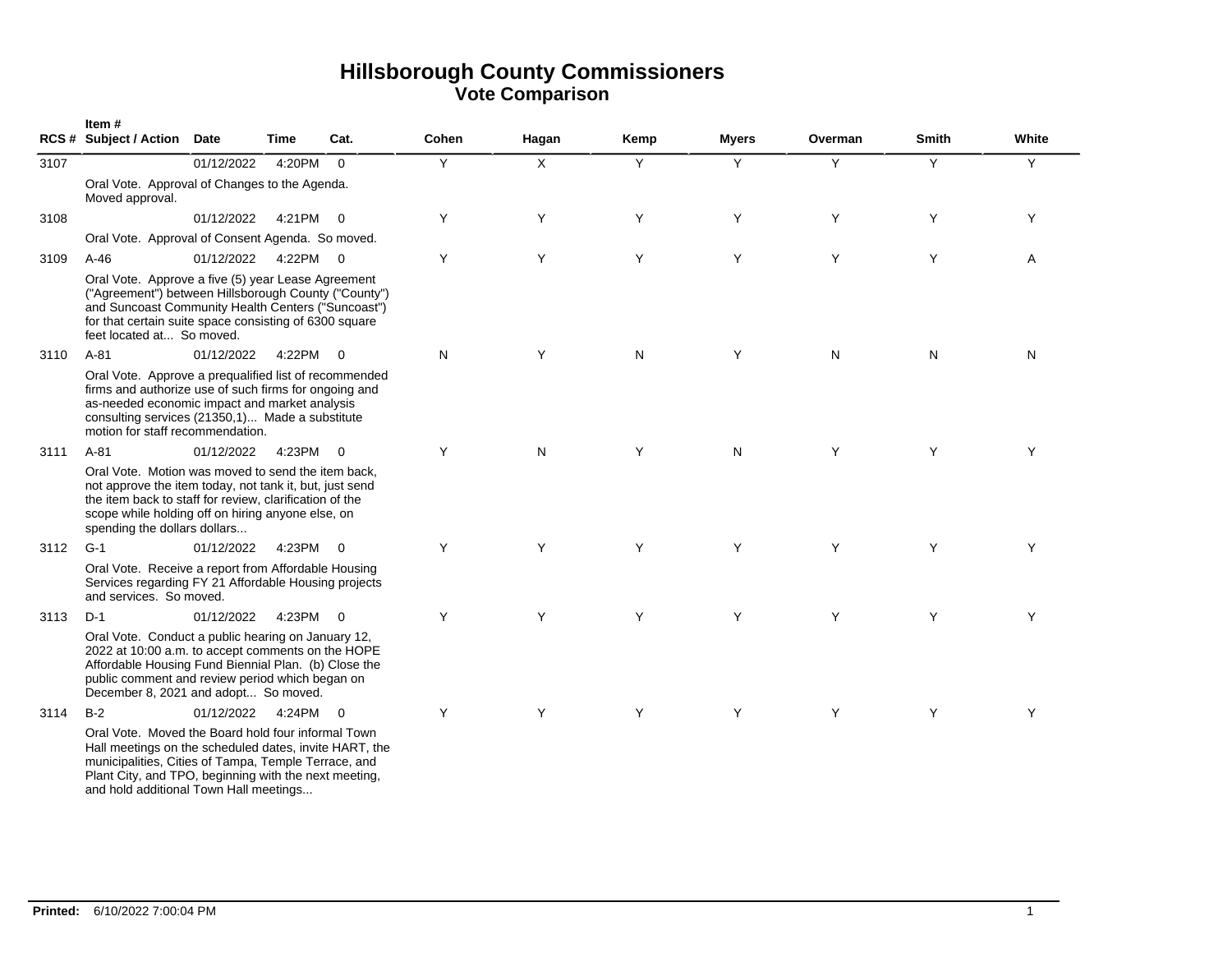|      | Item#<br><b>RCS # Subject / Action</b>                                                                                                                                                                                                                              | Date       | Time     | Cat.           | Cohen | Hagan | Kemp | <b>Myers</b> | Overman | <b>Smith</b> | White |
|------|---------------------------------------------------------------------------------------------------------------------------------------------------------------------------------------------------------------------------------------------------------------------|------------|----------|----------------|-------|-------|------|--------------|---------|--------------|-------|
| 3115 | $B-1$                                                                                                                                                                                                                                                               | 01/12/2022 | 4:24PM   | $\Omega$       | Y     | Y     | Y    | Y            | Y       | Y            | Y     |
|      | Oral Vote. Approve the Resolution in the form<br>submitted, amending Resolution No. R06-264, as<br>previously amended by Resolution No. R11-020,<br>Resolution No. R12-156, Resolution No. R15-105 and<br>Resolution No. R16-120 for the purpose Moved the<br>item. |            |          |                |       |       |      |              |         |              |       |
| 3116 | $B-3$                                                                                                                                                                                                                                                               | 01/12/2022 | 4:25PM   | $\overline{0}$ | Y     | Y     | Y    | Y            | Y       | Y            | Y     |
|      | Oral Vote. Approve the following projects to be funded<br>by the American Rescue Plan Act (ARPA) -<br>Coronavirus State and Local Fiscal Recovery Funds<br>("ARP Funds"): Revenue Replacement-Funded<br>Government Services Category - replace Moved<br>approval.   |            |          |                |       |       |      |              |         |              |       |
| 3117 | $B-4$                                                                                                                                                                                                                                                               | 01/12/2022 | 4:25PM   | $\overline{0}$ | Y     | Y     | Y    | Y            | Y       | Y            | Y     |
|      | Oral Vote. Approve the initiation of an American<br>Rescue Plan Act County Departments Program to be<br>funded in an amount not to exceed \$5 million from the<br>ARPA - Coronavirus State and Local Fiscal Recovery<br>Funds to allow County Moved approval.       |            |          |                |       |       |      |              |         |              |       |
| 3118 | $B-6$                                                                                                                                                                                                                                                               | 01/12/2022 | 4:25PM   | $\mathbf 0$    | Y     | Y     | Y    | Y            | Y       | Y            | Y     |
|      | Oral Vote. Approve the First Amendment Agreement<br>with the City of Tampa for the County to extend, accept<br>and administer US Treasury Department funds<br>awarded to the City of Tampa for the Emergency<br>Rental Assistance Program Moved approval.           |            |          |                |       |       |      |              |         |              |       |
| 3119 | $F-1$                                                                                                                                                                                                                                                               | 01/12/2022 | 4:28PM 0 |                | Y     | Y     | Y    | Y            | Y       | Y            | Y     |
|      | Oral Vote. BOCC appointments to the following:<br>Diversity Advisory Council. Moved to confirm.                                                                                                                                                                     |            |          |                |       |       |      |              |         |              |       |
| 3120 | $G-2$                                                                                                                                                                                                                                                               | 01/12/2022 | 4:28PM 0 |                | Y     | Y     | Y    | Y            | Y       | Y            | Y     |
|      | Oral Vote. Moved to have the staff do an education<br>campaign and asked for further exploration of the issue<br>in terms of sales and possible steps to take to get<br>further information gathering because the Board did not<br>have what they needed to make a  |            |          |                |       |       |      |              |         |              |       |
| 3121 |                                                                                                                                                                                                                                                                     | 01/13/2022 | 3:59PM   | $\bigcirc$     | Y     | Y     | Y    | Y            | Y       | Y            | Y     |
|      | Oral Vote. Approval of changes to the agenda. Moved<br>the changes.                                                                                                                                                                                                 |            |          |                |       |       |      |              |         |              |       |
| 3122 |                                                                                                                                                                                                                                                                     | 01/13/2022 | 3:59PM   | $\Omega$       | Y     | Y     | Y    | Y            | Y       | Y            | Y     |
|      | Oral Vote. Approval of Consent Agenda. So moved.                                                                                                                                                                                                                    |            |          |                |       |       |      |              |         |              |       |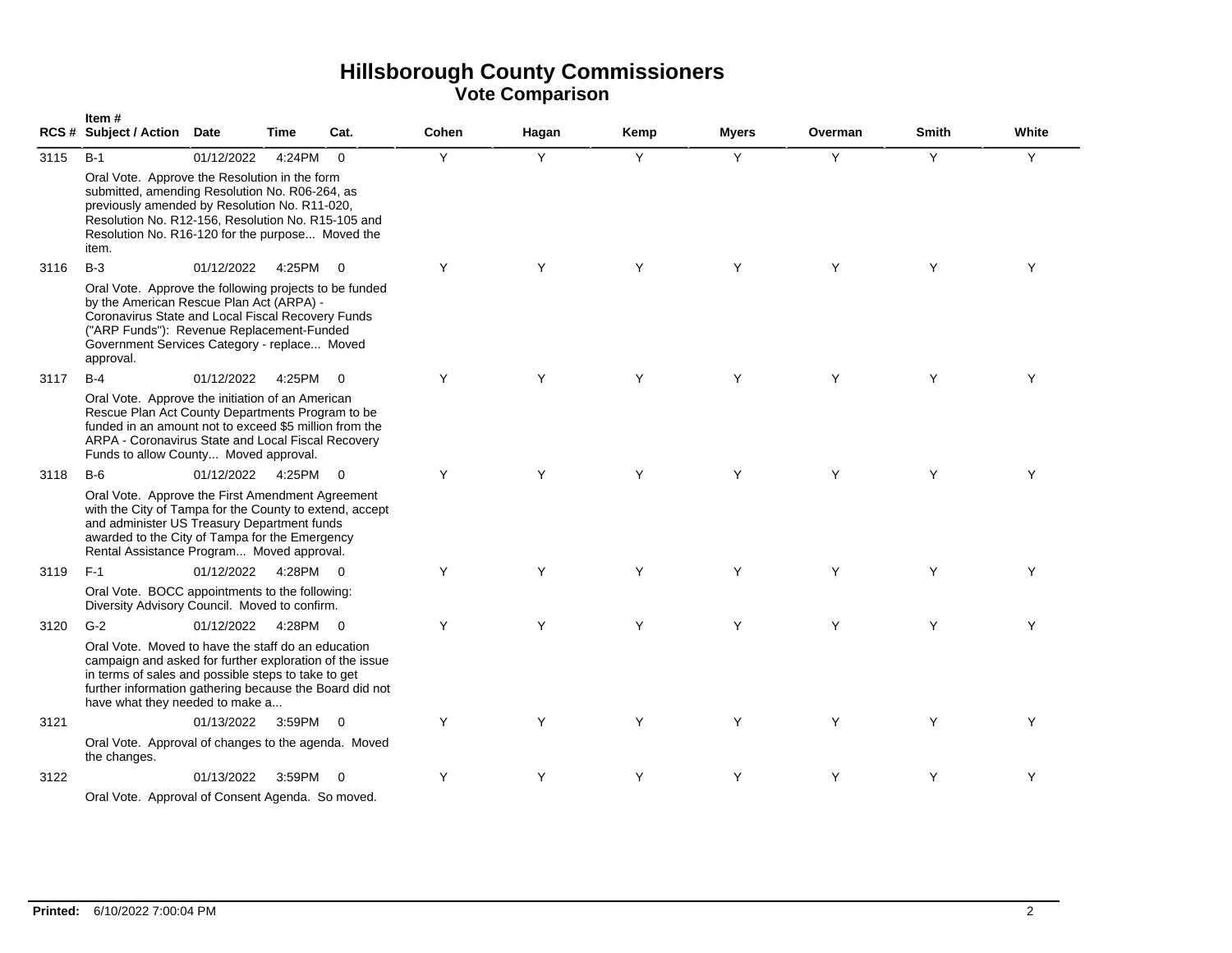|      | Item#<br>RCS # Subject / Action Date                                                                                                                                                                                                                                       |            | <b>Time</b> | Cat. | <b>Cohen</b> | Hagan | Kemp | <b>Myers</b> | Overman | <b>Smith</b> | White |
|------|----------------------------------------------------------------------------------------------------------------------------------------------------------------------------------------------------------------------------------------------------------------------------|------------|-------------|------|--------------|-------|------|--------------|---------|--------------|-------|
| 3123 | $E-1$                                                                                                                                                                                                                                                                      | 01/13/2022 | 4:00PM      | 9    | Y            | Y     | Y    | Y            | Y       | Y            | Y     |
|      | Oral Vote. PRS 21-1153 - Moved a substitute motion<br>to continue the item to the March 8, 2022, meeting at<br>9:00 a.m. and to request the applicant hold a<br>community meeting and address, at a minimum, the<br>four things Commissioner White just mentioned.         |            |             |      |              |       |      |              |         |              |       |
| 3124 | $E-2$                                                                                                                                                                                                                                                                      | 01/13/2022 | 4:00PM 9    |      | Y            | Y     | Y    | Y            | Y       | Y            | Y     |
|      | Oral Vote, PRS 21-1277 - W. STEWART GIBBONS -<br>W SIDE OF N US HWY 301 & 3500 FT N OF RANCH<br>RD & N US HWY 301 INTERSECTION. Moved<br>approval with amendment to add as a condition any<br>line supplying County water would be at the applicants<br>or owners expense. |            |             |      |              |       |      |              |         |              |       |
| 3125 | $E-3$                                                                                                                                                                                                                                                                      | 01/13/2022 | 4:00PM 9    |      | Y            | Y     | Y    | Y            | Y       | Y            | Y     |
|      | Oral Vote. PRS 22-0018 - ZION PENTECOSTAL<br>CHURCH OF ALL PEOPLE INC - 8014 HANLEY RD.<br>Moved approval.                                                                                                                                                                 |            |             |      |              |       |      |              |         |              |       |
| 3126 | $E-4$                                                                                                                                                                                                                                                                      | 01/13/2022 | 4:01PM 9    |      | Y            | Y     | Y    | Y            | Y       | Y            | Y     |
|      | Oral Vote. PRS 22-0149 - INVICTUS<br>DEVELOPMENT, LLC C/O ALEXIA ROTBERG - S<br>SIDE OF MONTAGUE ST & CHAMPIONS FOREST<br>WAY INTERSECTION. Moved approval.                                                                                                                |            |             |      |              |       |      |              |         |              |       |
| 3127 | $E-5$                                                                                                                                                                                                                                                                      | 01/13/2022 | 4:01PM 9    |      | Y            | Y     | Y    | Y            | Y       | Y            | Y     |
|      | Oral Vote. PRS - 22-0154 - EISENHOWER<br>PROPERTY GROUP, LLC - 90FT SE OF 12TH ST SE<br>& 16TH AVE SE INTERSECTION. Moved approval.                                                                                                                                        |            |             |      |              |       |      |              |         |              |       |
| 3128 | $F-1$                                                                                                                                                                                                                                                                      | 01/13/2022 | 4:01PM 9    |      | Y            | Y     | Y    | Y            | Y       | Y            | Y     |
|      | Oral Vote. MM 21-0417 (REMAND) - SOUTHSHORE<br>BAY CLUB, LLC & DUNE FL LAND I SUB LLC -<br>APPROXIMATELY 1550FT S OF LAGOON SHORE<br>BLVD & JACKEL CHASE DR INTERSECTION. Moved<br>approval.                                                                               |            |             |      |              |       |      |              |         |              |       |
| 3129 | $F-2$                                                                                                                                                                                                                                                                      | 01/13/2022 | 4:02PM      | - 9  | Y            | Y     | Y    | Y            | Y       | Y            | Y     |
|      | Oral Vote. RZ-PD 21-0742 (REMAND) - IPS<br>ENTERPRISES, INC - SW CORNER OF SKEWLEE<br>RD & HART POND RD. Moved for approval.                                                                                                                                               |            |             |      |              |       |      |              |         |              |       |
| 3130 | $F-3$                                                                                                                                                                                                                                                                      | 01/13/2022 | 4:02PM 9    |      | Y            | Y     | Y    | Y            | Y       | Y            | Y     |
|      | Oral Vote. MM 21-0884 - BUILD TO SUIT, INC - 6821<br>W WATERS AVE. So moved.                                                                                                                                                                                               |            |             |      |              |       |      |              |         |              |       |
| 3131 | $F-5$                                                                                                                                                                                                                                                                      | 01/13/2022 | 4:03PM      | - 9  | N            | Y     | N    | N            | N       | N            | Y     |
|      | Oral Vote. MM 21-1234 - PULTE GROUP - N SIDE<br>OF LOWELL RD & 420FT E OF DELWOOD RD.<br>Moved an amendment that the Board remove the<br>gated pedestrian access. FAILED                                                                                                   |            |             |      |              |       |      |              |         |              |       |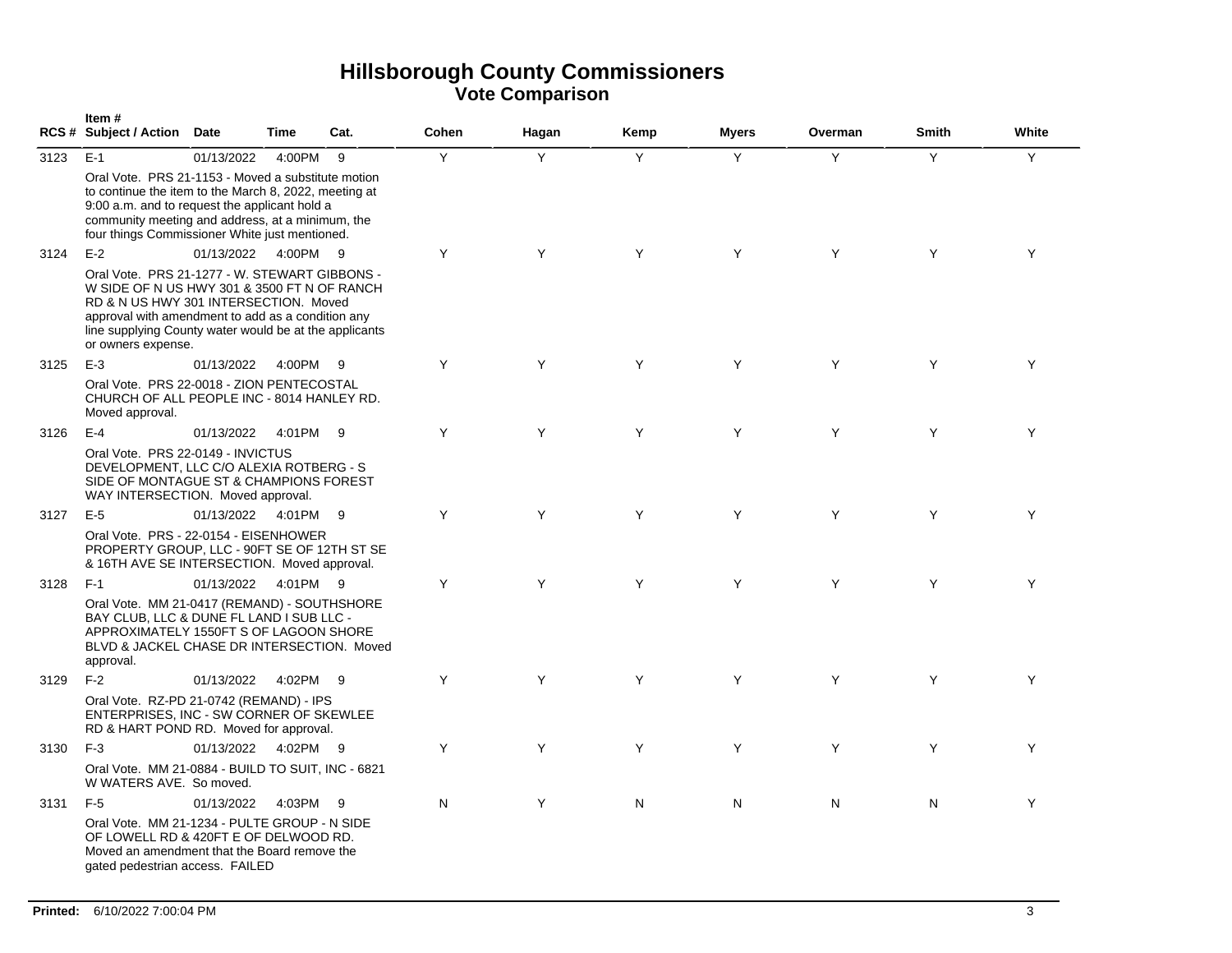|      | Item#<br>RCS # Subject / Action Date                                                                                                                                                                                                                          |            | <b>Time</b> | Cat. | Cohen | Hagan | Kemp | <b>Myers</b> | Overman | <b>Smith</b> | White |
|------|---------------------------------------------------------------------------------------------------------------------------------------------------------------------------------------------------------------------------------------------------------------|------------|-------------|------|-------|-------|------|--------------|---------|--------------|-------|
| 3132 | $F-5$                                                                                                                                                                                                                                                         | 01/13/2022 | 4:03PM      | - 9  | Y     | Y     | Y    | Y            | Y       | Y            | Y     |
|      | Oral Vote. MM 21-1234 - PULTE GROUP - N SIDE<br>OF LOWELL RD & 420FT E OF DELWOOD RD.<br>Moved approval.                                                                                                                                                      |            |             |      |       |       |      |              |         |              |       |
| 3133 | $F-4$                                                                                                                                                                                                                                                         | 01/13/2022 | 4:04PM      | - 9  | Y     | Y     | Y    | Y            | Y       | Y            | Y     |
|      | Oral Vote. RZ-PD 21-0969 - 2ND WAVE<br>DEVELOPMENT, LLC - N SIDE OF SIMMONS LOOP<br>& 1500FT W FROM S US HWY 301. Moved approval<br>of the project with the condition as noted by Mr.<br>Gormly.                                                              |            |             |      |       |       |      |              |         |              |       |
| 3134 |                                                                                                                                                                                                                                                               | 01/13/2022 | 6:01PM 6    |      | Y     | Y     | X    | Y            | Y       | Y            | Y     |
|      | Oral Vote. HC/CPA 21-17 Orsley Drive and Kingsway<br>Road. Moved to continue the item.                                                                                                                                                                        |            |             |      |       |       |      |              |         |              |       |
| 3135 | $A-1$                                                                                                                                                                                                                                                         | 01/13/2022 | 6:04PM      | - 6  | Y     | Y     | Y    | Y            | Y       | Y            | Y     |
|      | Oral Vote. HC/CPA 21-16 Comprehensive Plan Text<br>Amendment - Mobility Section Update Presenter -<br>Katrina Corcoran. Moved to amend the mobility<br>element; adding a new policy under objective 7.4, that<br>would read where applicable the County would |            |             |      |       |       |      |              |         |              |       |
| 3136 | $A-1$                                                                                                                                                                                                                                                         | 01/13/2022 | 6:05PM 6    |      | Y     | Y     | Y    | Y            | Y       | Y            | Y     |
|      | Oral Vote. HC/CPA 21-16 Comprehensive Plan Text<br>Amendment - Mobility Section Update. Moved that the<br>Board said at objective 3.2 support the maintenance of<br>public transportation assets; and scratch the rest of the<br>item, about recognizing that |            |             |      |       |       |      |              |         |              |       |
| 3137 | $A-1$                                                                                                                                                                                                                                                         | 01/13/2022 | 6:11PM      | - 6  | Y     | Y     | Y    | Y            | Y       | Y            | Y     |
|      | Oral Vote. HC/CPA 21-16 Comprehensive Plan Text<br>Amendment - Mobility Section Update. Moved the<br>Board remove the item from the map before the Board<br>transmitted the item.                                                                             |            |             |      |       |       |      |              |         |              |       |
| 3138 | A-1                                                                                                                                                                                                                                                           | 01/13/2022 | 6:12PM      | - 6  | Y     | Y     | Y    | Y            | Y       | Y            | Y     |
|      | Oral Vote. HC/CPA 21-16 Comprehensive Plan Text<br>Amendment - Mobility Section Update. Moved<br>approval.                                                                                                                                                    |            |             |      |       |       |      |              |         |              |       |
| 3139 | $A-2$                                                                                                                                                                                                                                                         | 01/13/2022 | 6:13PM      | - 6  | Υ     | X     | Y    | Y            | Y       | Y            | Y     |
|      | Oral Vote. HC/CPA 21-28 Comprehensive Plan Text<br>Amendment 10-Year Water Supply Facilities Work<br>Plan Presenter - Melissa Dickens. Moved approval.                                                                                                        |            |             |      |       |       |      |              |         |              |       |
| 3140 | $A-3$                                                                                                                                                                                                                                                         | 01/13/2022 | 6:13PM 6    |      | Y     | Y     | Y    | Y            | Y       | Y            | Y     |
|      | Oral Vote. HC/CPA 21-22 Future Land Use Map<br>Amendment - Big Bend Road and U.S. Highway 41<br>Presenter - Andrea Papandrew. Moved approval.                                                                                                                 |            |             |      |       |       |      |              |         |              |       |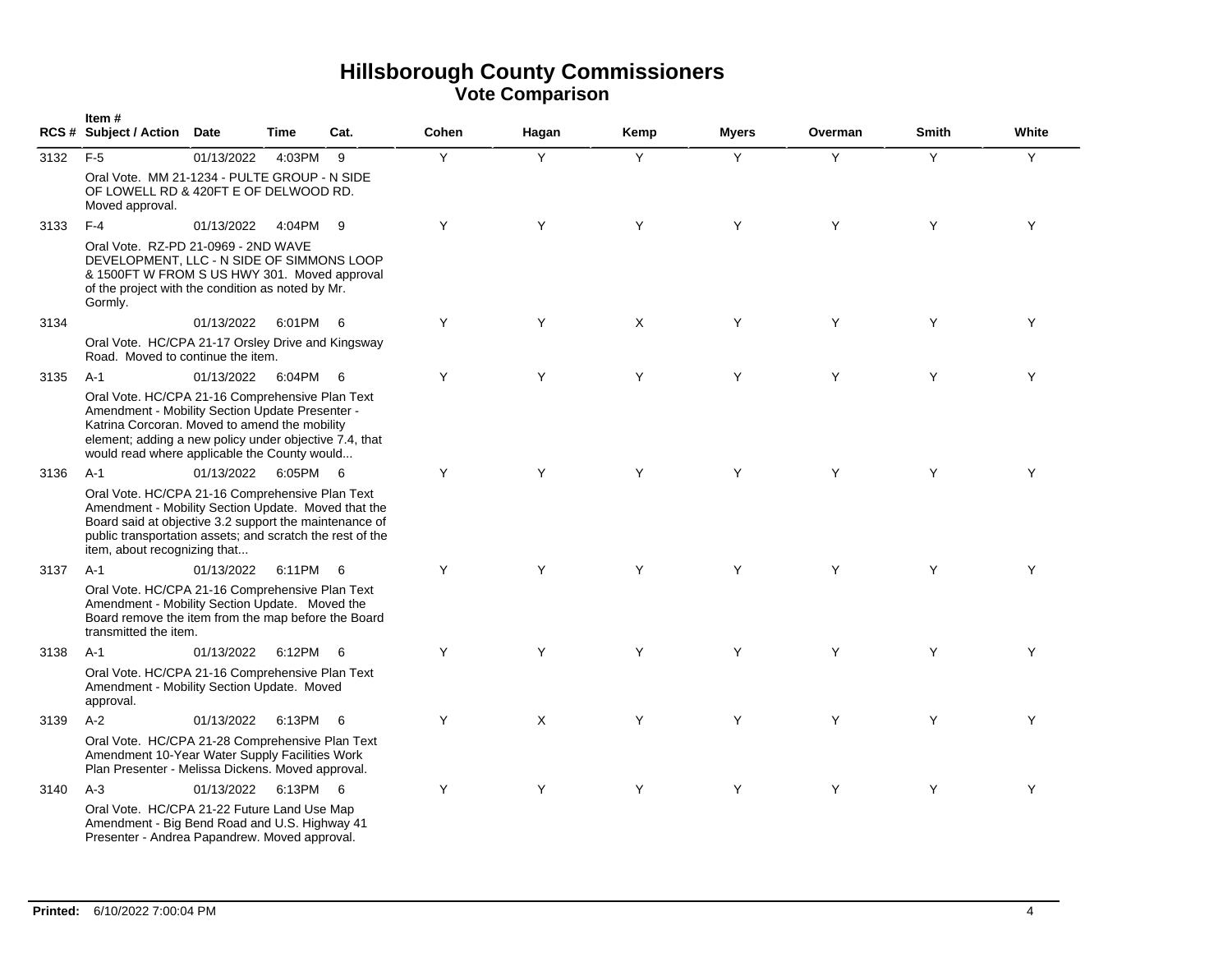|      | Item#<br>RCS # Subject / Action Date                                                                                                                          |                            | <b>Time</b> | Cat.                | Cohen | Hagan | Kemp | <b>Myers</b> | Overman | <b>Smith</b> | White |
|------|---------------------------------------------------------------------------------------------------------------------------------------------------------------|----------------------------|-------------|---------------------|-------|-------|------|--------------|---------|--------------|-------|
| 3141 | $A - 4$                                                                                                                                                       | 01/13/2022                 | 6:14PM      | - 6                 | Y     | Y     | Y    | Y            | Y       | Y            | Y     |
|      | Oral Vote. HC/CPA 21-23 Future Land Use Map<br>Amendment - Coastal High Hazard Area Update<br>Presenter - Shawn College. Moved approval.                      |                            |             |                     |       |       |      |              |         |              |       |
| 3142 |                                                                                                                                                               | 01/13/2022                 | 6:14PM 6    |                     | Y     | Y     | Y    | Y            | Y       | Y            | Y     |
|      | Oral Vote. Consideration of Resolution - Transmittal of<br>Plan Amendments for State Review. So moved. (R22-<br>104)                                          |                            |             |                     |       |       |      |              |         |              |       |
| 3143 | $B-1$                                                                                                                                                         | 01/13/2022                 | 6:15PM 6    |                     | Y     | Y     | Y    | Y            | Y       | Y            | Y     |
|      | Oral Vote. HC/CPA 21-10 Comprehensive Plan Text<br>Amendment - Recreation and Open Space Section<br>Update. Moved approval.<br>Presenter - Melissa Dickens    |                            |             |                     |       |       |      |              |         |              |       |
| 3144 | $B-2$                                                                                                                                                         | 01/13/2022                 | 6:15PM      | - 6                 | Y     | Y     | Y    | Y            | Y       | Y            | Y     |
|      | Oral Vote. HC/CPA 21-11 Comprehensive Plan Text<br>Amendment - Solid Waste Section Update. Moved<br>approval.<br><b>Dickens</b>                               |                            |             | Presenter - Melissa |       |       |      |              |         |              |       |
| 3145 | $B-3$                                                                                                                                                         | 01/13/2022                 | 6:17PM      | - 6                 | Y     | Y     | Y    | Y            | Y       | Y            | Y     |
|      | Oral Vote. HC/CPA 21-12 Comprehensive Plan Text<br>Amendment - Coastal Management Section Update.<br>Moved approval.<br>Presenter - Diego Guerra              |                            |             |                     |       |       |      |              |         |              |       |
| 3146 | $B-4$                                                                                                                                                         | 01/13/2022                 | 6:18PM      | - 6                 | Y     | Y     | Y    | Y            | Y       | Y            | Y     |
|      | Oral Vote. HC/CPA 21-06 Future Land Use Map<br>Amendment - Interstate-4 and 62nd Street. Moved for<br>approval.<br>Presenter - David Hey                      |                            |             |                     |       |       |      |              |         |              |       |
| 3147 | $B-5$                                                                                                                                                         | 01/13/2022                 | 6:19PM      | - 6                 | N     | N     | Y    | Y            | Y       | Y            | N     |
|      | Oral Vote. HC/CPA 21-18 Future Land Use Map<br>Amendment - Thonotosassa Road and Kingsway<br>Road. Moved to deny the item.                                    | Presenter - Jillian Massey |             |                     |       |       |      |              |         |              |       |
| 3148 | $B-6$                                                                                                                                                         | 01/13/2022                 | 6:20PM 6    |                     | Y     | Y     | Y    | Y            | Y       | Y            | Y     |
|      | Oral Vote. HC/CPA 21-25 Future Land Use Map<br>Amendment - Lutz Lake Fern Road. Moved approval.                                                               |                            |             | Presenter -         |       |       |      |              |         |              |       |
|      | Krista Kelly                                                                                                                                                  |                            |             |                     |       |       |      |              |         |              |       |
| 3149 | $B-7$                                                                                                                                                         | 01/13/2022                 | 6:20PM      | - 6                 | Y     | N     | Y    | N            | N       | Y            | Y     |
|      | Oral Vote. HC/CPA 21-26 Future Land Use Map<br>Amendment - Valrico Road and State Road 60. Made a<br>substitute motion to continue the item to a future date. |                            |             | Presenter - Karla   |       |       |      |              |         |              |       |
|      | Llanos                                                                                                                                                        |                            |             |                     |       |       |      |              |         |              |       |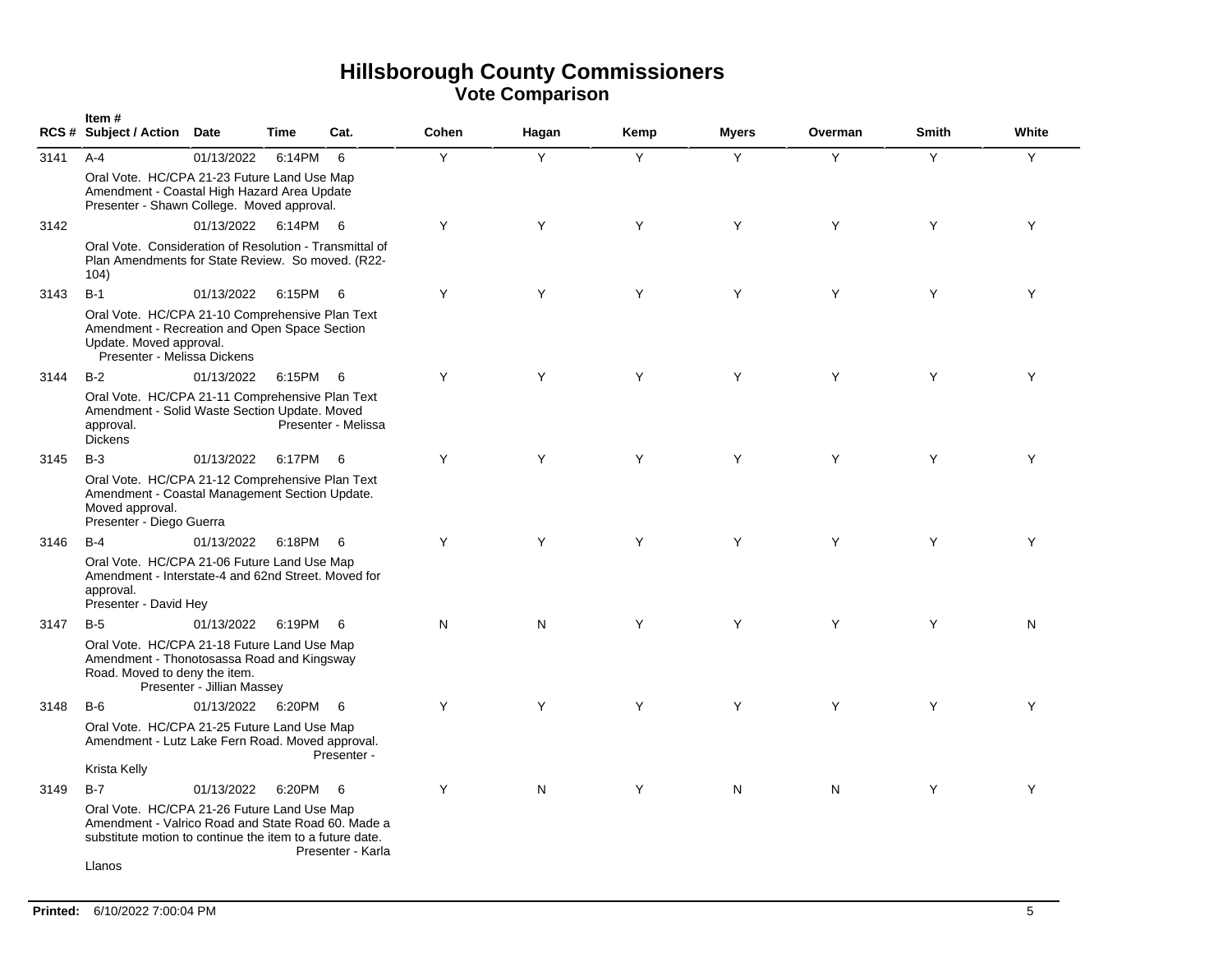|      | Item#<br><b>RCS # Subject / Action</b>                                                                                                                                                                                                                  | Date                 | Time    | Cat.           | Cohen | Hagan | Kemp | Myers | Overman | <b>Smith</b> | White        |
|------|---------------------------------------------------------------------------------------------------------------------------------------------------------------------------------------------------------------------------------------------------------|----------------------|---------|----------------|-------|-------|------|-------|---------|--------------|--------------|
| 3150 | $B-8$                                                                                                                                                                                                                                                   | 01/13/2022           | 6:22PM  | 6              | Υ     | N     | Υ    | N     | N       | Y            | Y            |
|      | Oral Vote. HC/CPA 21-27 Future Land Use Map<br>Amendment - Miller Road and State Road 60.<br>Presenter - Karla Llanos. Moved to continue the item to<br>a future meeting with all the same comments attached<br>that Commissioner White attached to B-7 |                      |         |                |       |       |      |       |         |              |              |
| 3151 |                                                                                                                                                                                                                                                         | 01/13/2022           | 6:22PM  | -5             | Y     | Υ     | Y    | Υ     | Υ       | Υ            |              |
|      | Oral Vote. Consideration of Ordinance - Plan<br>Amendment Adoptions. So moved. Ordinance 22-1                                                                                                                                                           |                      |         |                |       |       |      |       |         |              |              |
| 3152 |                                                                                                                                                                                                                                                         | 01/13/2022           | 6:23PM  | - 5            | Y     | Υ     | Υ    | Υ     | Υ       | Υ            | $\checkmark$ |
|      | Oral Vote. Consideration of Ordinance - Plan<br>Amendment Adoptions. So moved. Ordinance 22-2                                                                                                                                                           |                      |         |                |       |       |      |       |         |              |              |
| 3153 |                                                                                                                                                                                                                                                         | 01/27/2022 11:57AM   |         | $\overline{2}$ | Υ     | Υ     | Y    | X     | Υ       | Υ            | Υ            |
|      | Oral Vote. EPC Changes to the Agenda                                                                                                                                                                                                                    |                      |         |                |       |       |      |       |         |              |              |
| 3154 |                                                                                                                                                                                                                                                         | 01/27/2022 11:57AM 2 |         |                | Y     | Y     | Y    | X     | Y       | Y            |              |
|      | Oral Vote. EPC Approval of Consent Agenda                                                                                                                                                                                                               |                      |         |                |       |       |      |       |         |              |              |
| 3155 |                                                                                                                                                                                                                                                         | 01/27/2022 11:59AM   |         | $\overline{2}$ | Y     | Υ     | Y    | X     | Y       | Υ            | ٧            |
|      | Oral Vote, EPC Executive Director Annual Evaluation<br><b>FY21</b>                                                                                                                                                                                      |                      |         |                |       |       |      |       |         |              |              |
| 3156 |                                                                                                                                                                                                                                                         | 01/27/2022           | 12:00PM | $\overline{2}$ | X     | Y     | Y    | Υ     | Y       | Υ            | Υ            |
|      | Oral Vote. EPC Phosphate Mining and Reclamation<br>Overview                                                                                                                                                                                             |                      |         |                |       |       |      |       |         |              |              |

**End of January**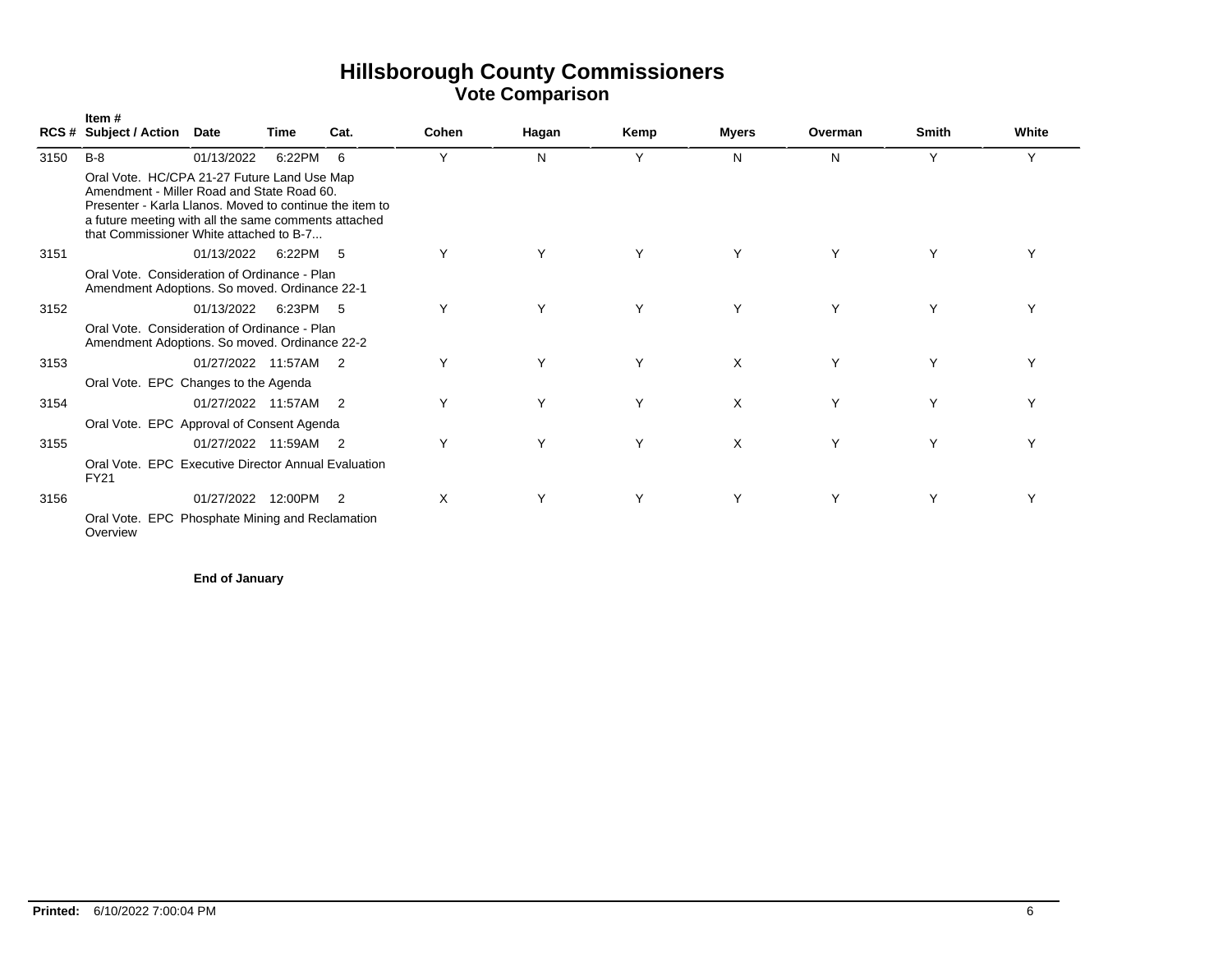|      | Item#<br>RCS # Subject / Action Date                                                                                                                                                                                                                            |                    | Time     | Cat.                     | <b>Cohen</b> | Hagan | Kemp | <b>Myers</b> | Overman | Smith | White |
|------|-----------------------------------------------------------------------------------------------------------------------------------------------------------------------------------------------------------------------------------------------------------------|--------------------|----------|--------------------------|--------------|-------|------|--------------|---------|-------|-------|
| 3157 |                                                                                                                                                                                                                                                                 | 02/02/2022         | 9:21AM   | $\Omega$                 | Y            | Y     | Y    | Y            | Y       | Y     | Y     |
|      | Changes. Moved the changes.                                                                                                                                                                                                                                     |                    |          |                          |              |       |      |              |         |       |       |
| 3158 |                                                                                                                                                                                                                                                                 | 02/02/2022         | 9:49AM   | $\overline{\mathbf{0}}$  | Y            | X     | Y    | Y            | Y       | Y     | Y     |
|      | Consent Agenda. Moved to approve the Consent<br>Agenda.                                                                                                                                                                                                         |                    |          |                          |              |       |      |              |         |       |       |
| 3159 | $B-1$                                                                                                                                                                                                                                                           | 02/02/2022         | 9:57AM   | $\overline{0}$           | Y            | Y     | Y    | Y            | Y       | Y     | Y     |
|      | Award and execute two year agreements with the<br>overall lowest, responsive, and responsible bidders, by<br>area, for ongoing and as needed neighborhood<br>roadway resurfacing and associated improvements<br>throughout the County (22664,3) Moved approval. |                    |          |                          |              |       |      |              |         |       |       |
| 3160 | $F-2$                                                                                                                                                                                                                                                           | 02/02/2022         | 9:58AM 0 |                          | Y            | Y     | Y    | Y            | Y       | Y     | Υ     |
|      | Pursuant to Board Policy 01.19.01.02, approve the<br>County's sponsorship, in the amount of \$50,000, for<br>the "2022 Tampa Bay Caribbean Carnival" to be held<br>April 29 through May 1 throughout the area Asked<br>the Board to support the item.           |                    |          |                          |              |       |      |              |         |       |       |
| 3161 | $D-1$                                                                                                                                                                                                                                                           | 02/02/2022 10:00AM |          | $\overline{0}$           | Y            | Y     | Y    | Y            | Y       | Y     | Y     |
|      | 10:00 A.M. (Time Certain) Adopt a Resolution<br>approving the List of Real Property Inventory<br>Appropriate for Affordable Housing pursuant to Section<br>125.379, Florida Statutes Moved approval.                                                            |                    |          |                          |              |       |      |              |         |       |       |
| 3162 | $D-2$                                                                                                                                                                                                                                                           | 02/02/2022 10:02AM |          | $\overline{\phantom{0}}$ | Y            | Y     | Y    | Y            | Y       | Y     | Y     |
|      | 10:00 A.M. (Time Certain) Conduct a public hearing on<br>February 2, 2022 at 10:00 am to accept comments on<br>the draft HOME ARP Allocation Plan Moved<br>approval.                                                                                            |                    |          |                          |              |       |      |              |         |       |       |
| 3163 | $D-3$                                                                                                                                                                                                                                                           | 02/02/2022 10:05AM |          | - 5                      | Y            | N     | Y    | Y            | Y       | Y     | Y     |
|      | 10:00 A.M. (Time Certain) Second public hearing and<br>consider the adoption of an Ordinance declaring zoning<br>in progress and extending the current moratorium on<br>the acceptance and processing of applications for<br>rezonings Moved approval.          |                    |          |                          |              |       |      |              |         |       |       |
| 3164 | $D-4$                                                                                                                                                                                                                                                           | 02/02/2022 10:13AM |          | $\overline{0}$           | Y            | Y     | Y    | Y            | Y       | Y     | Y     |
|      | 10:00 A.M. (Time Certain) Conduct a second Public<br>Hearing and adopt a Resolution designating<br>approximately 2.843 acres as a Brownfield Area at a<br>parcel located at 13635 N. 12th Street in Tampa,<br>Florida Moved approval.                           |                    |          |                          |              |       |      |              |         |       |       |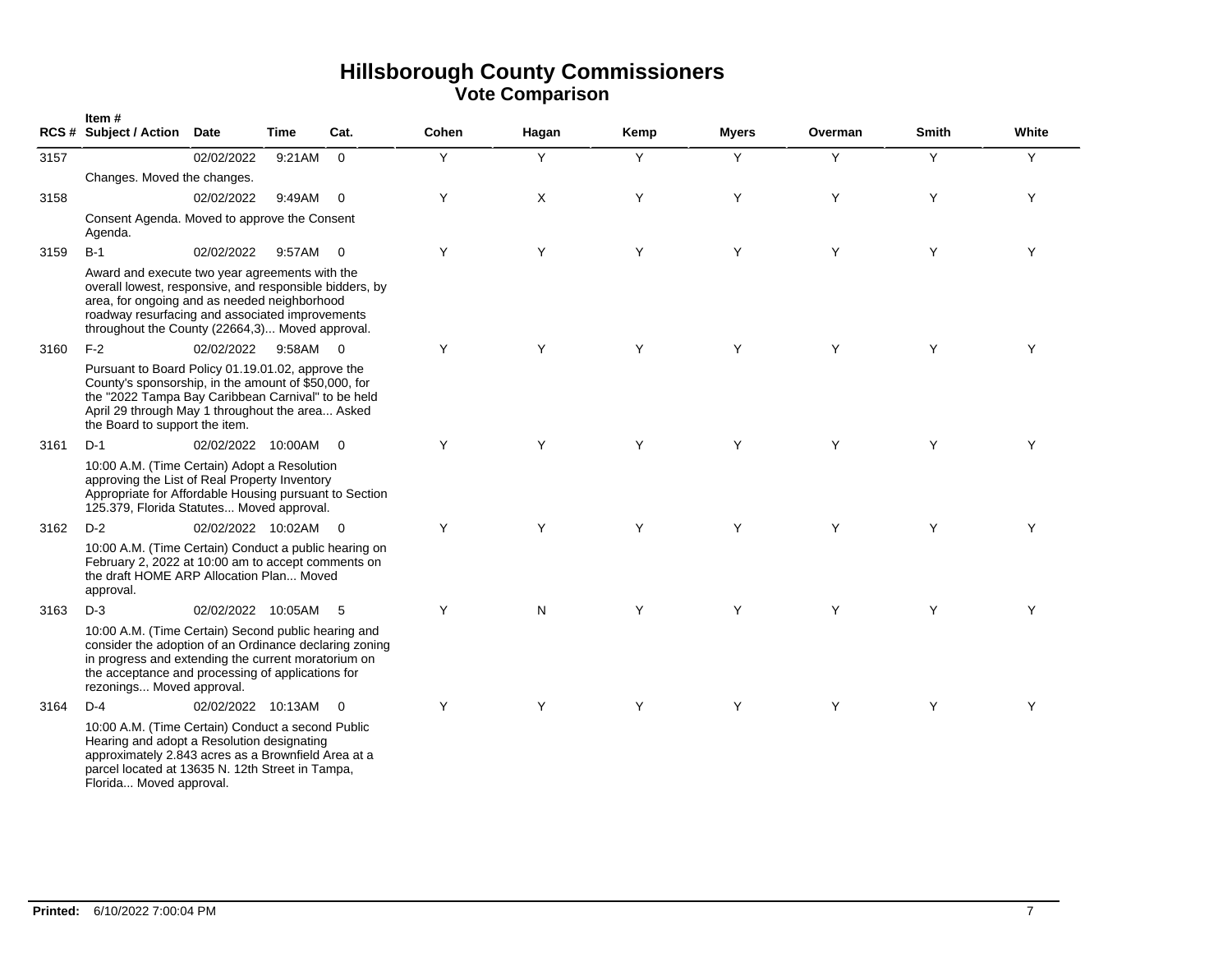|      | Item#<br><b>RCS # Subject / Action</b>                                                                                                                                                                                                                            | <b>Date</b>          | <b>Time</b> | Cat.           | Cohen | Hagan | Kemp | <b>Myers</b> | Overman  | Smith | White |
|------|-------------------------------------------------------------------------------------------------------------------------------------------------------------------------------------------------------------------------------------------------------------------|----------------------|-------------|----------------|-------|-------|------|--------------|----------|-------|-------|
| 3165 | $F-5$                                                                                                                                                                                                                                                             | 02/02/2022 10:22AM   |             | $\overline{0}$ | Y     | Y     | Y    | Y            | Y        | Y     | Y     |
|      | Directed staff to bring back to the Board at a future<br>meeting for the Board's consideration a draft<br>amendment, and an item scheduling applicable public<br>hearings, to the Bloomingdale Special Taxing District<br>Enabling Ordinance                      |                      |             |                |       |       |      |              |          |       |       |
| 3166 | $E-1$                                                                                                                                                                                                                                                             | 02/02/2022 10:22AM 0 |             |                | Y     | Y     | Y    | Y            | Y        | Y     | Y     |
|      | 10:30 A.M. (Time Certain) Special appearance by<br>Craig Richard, CEO of Tampa Bay Economic<br>Development Council, to present their annual activity<br>report Moved to waive the time certain rules.                                                             |                      |             |                |       |       |      |              |          |       |       |
| 3167 | $F-3$                                                                                                                                                                                                                                                             | 02/02/2022 11:08AM 0 |             |                | Y     | Y     | Y    | Y            | Y        | Y     | Y     |
|      | Direct staff to schedule two workshops in March 2022<br>Suggested a motion to simply ask the staff to schedule<br>one additional public meeting and then a workshop<br>prior to the Board's March 23, 2022, regular Board<br>meeting with the intention of having |                      |             |                |       |       |      |              |          |       |       |
| 3168 | $F-4$                                                                                                                                                                                                                                                             | 02/02/2022 11:13AM   |             | $\Omega$       | Y     | Y     | Y    | Y            | Y        | Y     | Y     |
|      | Direct County staff to research and create a registry in<br>similar form to the City of Tampa's Voluntary Special<br>Needs Registry. Moved to direct County staff to bring<br>to the Board a report on first responder service to the<br>special needs community  |                      |             |                |       |       |      |              |          |       |       |
| 3169 |                                                                                                                                                                                                                                                                   | 02/08/2022           | 2:37PM      | -9             | Y     | Y     | Y    | Y            | $\times$ | Y     | Y     |
|      | Oral Vote, Approval of Changes to the Agenda. Moved<br>the changes.                                                                                                                                                                                               |                      |             |                |       |       |      |              |          |       |       |
| 3170 |                                                                                                                                                                                                                                                                   | 02/08/2022           | 2:37PM      | - 9            | Y     | Y     | Y    | Y            | X        | Y     | Y     |
|      | Oral Vote, Approval of Consent Agenda. Moved<br>approval of the Consent Agenda.                                                                                                                                                                                   |                      |             |                |       |       |      |              |          |       |       |
| 3171 | $C-1$                                                                                                                                                                                                                                                             | 02/08/2022           | 2:38PM 9    |                | Y     | Y     | Y    | Y            | X        | Y     | Y     |
|      | Oral Vote, Vacating Petition V21-0011 - by Starlight<br>Homes Florida LLC - to vacate and replace a public lift<br>station tract, and vacate portions of a private landscape<br>area, private drainage area, and a public drainage<br>easement, Moved to approve. |                      |             |                |       |       |      |              |          |       |       |
| 3172 | $E-1$                                                                                                                                                                                                                                                             | 02/08/2022           | 2:38PM      | 9              | Y     | Y     | Y    | Y            | X        | Y     | Y     |
|      | Oral Vote, PRS 21-1184 - Three Star Farms<br>Incorporated, 2800 Pamela Persona. Moved approval.                                                                                                                                                                   |                      |             |                |       |       |      |              |          |       |       |
| 3173 | $E-2$                                                                                                                                                                                                                                                             | 02/08/2022           | 2:39PM 9    |                | Y     | Y     | Y    | Y            | X        | Y     | Y     |
|      | Oral Vote, PRS 22-0028 - RD Management LLC, 450<br>feet North East of East Fowler Avenue and 19th Street<br>Intersection. Moved to continue.                                                                                                                      |                      |             |                |       |       |      |              |          |       |       |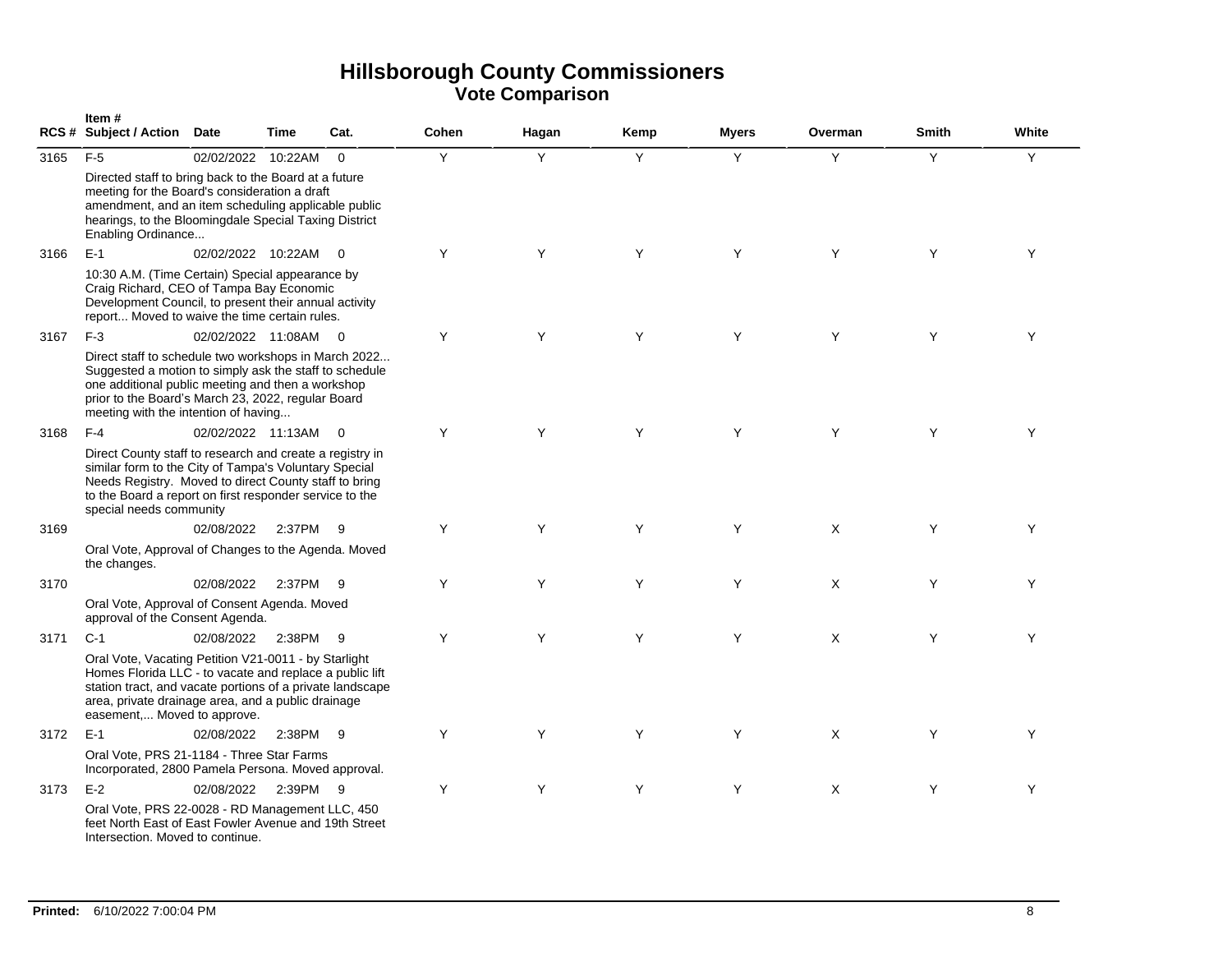|      | Item#<br>RCS # Subject / Action Date                                                                                                                                                                                                                                  |            | Time     | Cat. | Cohen | Hagan | Kemp | <b>Myers</b> | Overman      | <b>Smith</b> | White |
|------|-----------------------------------------------------------------------------------------------------------------------------------------------------------------------------------------------------------------------------------------------------------------------|------------|----------|------|-------|-------|------|--------------|--------------|--------------|-------|
| 3174 | $E-3$                                                                                                                                                                                                                                                                 | 02/08/2022 | 2:39PM   | - 9  | Y     | Y     | Y    | Y            | $\mathsf{X}$ | Y            | Y     |
|      | Oral Vote, PRS 22-0232 - Wendover Housing Partners<br>LLC/Jonathan L. Wolf, 470 feet South of Gibsonton<br>Drive and East Side of Mathog Road. Moved to<br>continue.                                                                                                  |            |          |      |       |       |      |              |              |              |       |
| 3175 | $E-4$                                                                                                                                                                                                                                                                 | 02/08/2022 | 2:39PM   | - 9  | Y     | Y     | Y    | Y            | X            | Y            | Y     |
|      | Oral Vote, PRS 22-0303 - Pulte Home Company LLC,<br>724 North Saint Cloud Avenue. Moved approval.                                                                                                                                                                     |            |          |      |       |       |      |              |              |              |       |
| 3176 | $E-3$                                                                                                                                                                                                                                                                 | 02/08/2022 | 2:40PM 9 |      | Y     | Y     | Y    | Y            | $\times$     | Y            | Y     |
|      | Oral Vote, PRS 22-0232 - Wendover Housing Partners<br>LLC/Jonathan L. Wolf, 470 feet South of Gibsonton<br>Drive and East Side of Mathog Road. Moved to<br>approve.                                                                                                   |            |          |      |       |       |      |              |              |              |       |
| 3177 | $F-1$                                                                                                                                                                                                                                                                 | 02/08/2022 | 2:40PM   | - 9  | Y     | Y     | Y    | Y            | X            | Y            | Y     |
|      | Oral Vote, RZ-PD 21-0222 - RRGG LLC/First Rate<br>Properties, LLC 430 feet East of Intersection:<br>Bloomingdale Avenue/Watson Road. Moved approval.                                                                                                                  |            |          |      |       |       |      |              |              |              |       |
| 3178 | $F-2$                                                                                                                                                                                                                                                                 | 02/08/2022 | 2:41PM 9 |      | Y     | Y     | Y    | Y            | $\mathsf{X}$ | Y            | N     |
|      | Oral Vote, RZ-PD 21-1092 - PPF SS 1601 South<br>Kingsway Road LLC, 1601 South Kingsway Road.<br>Moved approval with staff's recommended conditions.                                                                                                                   |            |          |      |       |       |      |              |              |              |       |
| 3179 | $F-3$                                                                                                                                                                                                                                                                 | 02/08/2022 | 2:41PM   | - 9  | Y     | Y     | Y    | Y            | $\times$     | Y            | Y     |
|      | Oral Vote, RZ-STD 21-1208 - Graceland Real Estate<br>Investment Corporation, 7510 Gibsonton Drive. Moved<br>approval.                                                                                                                                                 |            |          |      |       |       |      |              |              |              |       |
| 3180 | $F-4$                                                                                                                                                                                                                                                                 | 02/08/2022 | 2:43PM   | - 9  | Y     | Y     | Y    | Y            | X            | Y            | Y     |
|      | Oral Vote, RZ-PD 21-1235 - Advanced Engineering<br>Consultants, 400 East Bearss Avenue. Moved<br>approval.                                                                                                                                                            |            |          |      |       |       |      |              |              |              |       |
| 3181 | $E-2$                                                                                                                                                                                                                                                                 | 02/08/2022 | 2:44PM   | - 9  | Y     | Y     | N    | N            | Y            | N            | Y     |
|      | Oral Vote, PRS 22-0028 - RD Management LLC, 450<br>feet North East of East Fowler Avenue and 19th Street<br>Intersection Moved for approval.                                                                                                                          |            |          |      |       |       |      |              |              |              |       |
| 3182 |                                                                                                                                                                                                                                                                       | 02/08/2022 | 2:45PM   | - 9  | Y     | Y     | Y    | Y            | Y            | Y            | Y     |
|      | Oral Vote, Moved to ask that the PC start researching<br>what the PC could do to bring all of the 2007 properties<br>into some sort of conformity; it would ultimately require<br>a map amendment, but at the moment, Commissioner<br>Cohen was asking the PC to look |            |          |      |       |       |      |              |              |              |       |
| 3183 |                                                                                                                                                                                                                                                                       | 02/16/2022 | 9:27AM   | - 0  | Y     | Υ     | Y    | Y            | X            | Y            | Χ     |
|      | Approval of changes to the agenda. Moved approval.                                                                                                                                                                                                                    |            |          |      |       |       |      |              |              |              |       |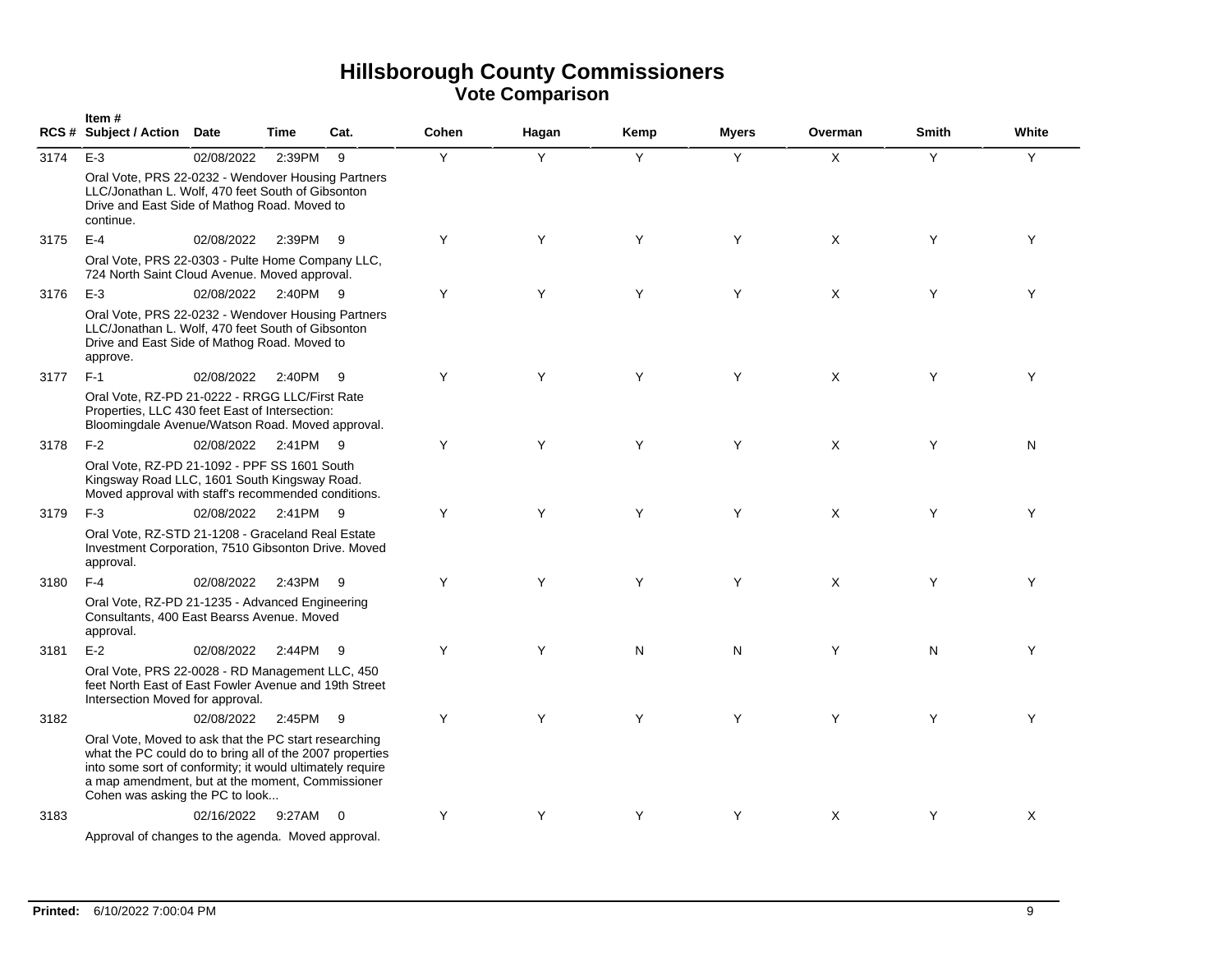|      | Item#<br>RCS # Subject / Action Date                                                                                                                                                                                                                                      |                      | Time     | Cat.           | Cohen | Hagan   | Kemp | <b>Myers</b> | Overman      | <b>Smith</b> | White |
|------|---------------------------------------------------------------------------------------------------------------------------------------------------------------------------------------------------------------------------------------------------------------------------|----------------------|----------|----------------|-------|---------|------|--------------|--------------|--------------|-------|
| 3184 |                                                                                                                                                                                                                                                                           | 02/16/2022           | 9:47AM   | $\Omega$       | Y     | Y       | Y    | Y            | $\times$     | Y            | Y     |
|      | Approval of Consent Agenda. Moved the Consent<br>Agenda.                                                                                                                                                                                                                  |                      |          |                |       |         |      |              |              |              |       |
| 3185 | $B-1$                                                                                                                                                                                                                                                                     | 02/16/2022           | 9:54AM 0 |                | Y     | Y       | Y    | Y            | X            | Y            | Y     |
|      | Approve the list of projects for submission to the<br>Hillsborough Transportation Planning Organization<br>(TPO) to be included in the FY 22/23 - 26/27<br>Transportation Improvement Program (TIP) for<br>prioritization and potential state Moved approval.             |                      |          |                |       |         |      |              |              |              |       |
| 3186 | $B-6$                                                                                                                                                                                                                                                                     | 02/16/2022 10:01AM 0 |          |                | Y     | Y       | Y    | Y            | X            | Υ            | Y     |
|      | Approve and execute the first modification to an<br>agreement with Wade Trim, Inc., for continued design,<br>construction oversight, and related services associated<br>with the Gibsonton Area Septic to Sewer Conversion<br>Program (19780) for the Moved approval.     |                      |          |                |       |         |      |              |              |              |       |
| 3187 | $B-7$                                                                                                                                                                                                                                                                     | 02/16/2022 10:06AM   |          | $\overline{0}$ | Y     | Y       | Y    | Y            | $\mathsf{X}$ | Y            | Y     |
|      | Approve and execute the first modification to an<br>agreement with Giffels-Webster Engineers, Inc.<br>(GWE), for continued design, construction oversight,<br>and related services associated with the Ruskin and<br>Wimauma Low Pressure Sewer System Moved<br>approval. |                      |          |                |       |         |      |              |              |              |       |
| 3188 | $B-2$                                                                                                                                                                                                                                                                     | 02/16/2022 10:11AM 0 |          |                | Y     | Y       | Y    | Y            | X            | Y            | Y     |
|      | Approval of not to exceed \$88,000,000 Hillsborough<br>County Industrial Development Authority ("IDA")<br>Capital Improvement Cigarette Tax Allocation<br>Refunding Bonds (H. Lee Moffitt Cancer Center<br>Project) Series 2022A Moved approval of Item B-2.              |                      |          |                |       |         |      |              |              |              |       |
| 3189 | $B-3$                                                                                                                                                                                                                                                                     | 02/16/2022 10:12AM 0 |          |                | Y     | $\sf X$ | Y    | Y            | X            | Y            | Y     |
|      | Approve an American Rescue Plan Act (ARP) Funding<br>Agreement (the "Agreement") with the Clerk of the<br>Circuit Court (\$5,785,000) in substantially the form<br>presented, to provide ARP Coronavirus State and<br>Local Moved to waive the time certain rules.        |                      |          |                |       |         |      |              |              |              |       |
| 3190 | $B-3$                                                                                                                                                                                                                                                                     | 02/16/2022 10:17AM 0 |          |                | Y     | Y       | Y    | Y            | X            | Y            | Y     |
|      | Approve an American Rescue Plan Act (ARP) Funding<br>Agreement (the "Agreement") with the Clerk of the<br>Circuit Court (\$5,785,000) in substantially the form<br>presented, to provide ARP Coronavirus State and                                                        |                      |          |                |       |         |      |              |              |              |       |

Local Fiscal Recovery Funds... Moved the item.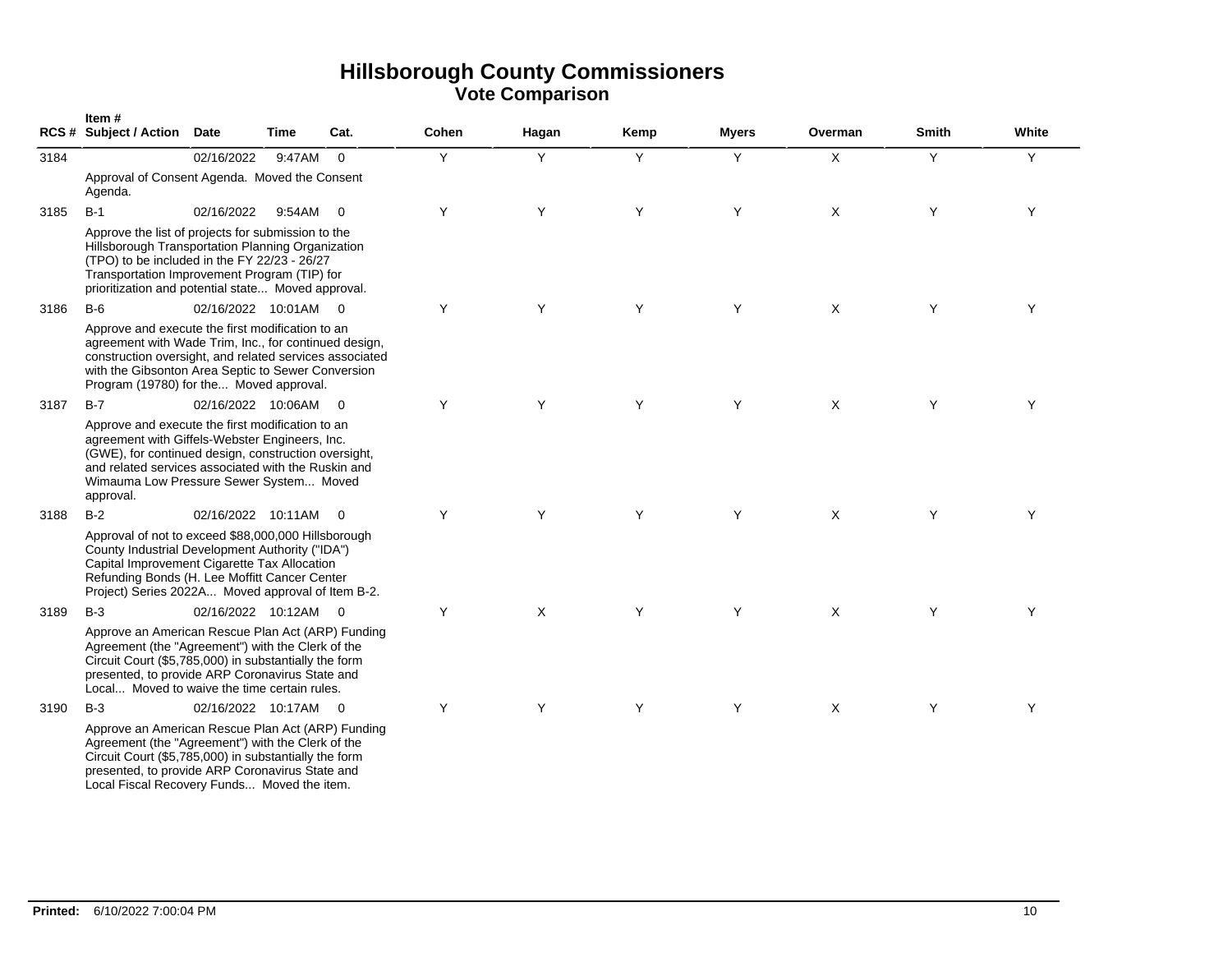|      | Item#<br>RCS # Subject / Action Date                                                                                                                                                                                                                                   |                    | <b>Time</b> | Cat.                     | Cohen | Hagan | Kemp | <b>Myers</b> | Overman      | Smith | White |
|------|------------------------------------------------------------------------------------------------------------------------------------------------------------------------------------------------------------------------------------------------------------------------|--------------------|-------------|--------------------------|-------|-------|------|--------------|--------------|-------|-------|
| 3191 | $B-4$                                                                                                                                                                                                                                                                  | 02/16/2022         | 10:23AM     | $\overline{0}$           | Y     | Y     | Y    | Y            | $\mathsf{x}$ | Y     | Y     |
|      | Approve American Rescue Plan ("ARP") funding<br>agreements with (i) Florida Health Sciences Center,<br>Inc., d/b/a Tampa General Hospital (TGH), (ii) St.<br>Joseph's Hospital, and (iii) University Community<br>Hospital, Inc. d/b/a AdventHealth Moved approval.    |                    |             |                          |       |       |      |              |              |       |       |
| 3192 | $B-5$                                                                                                                                                                                                                                                                  | 02/16/2022 10:25AM |             | $\overline{0}$           | Υ     | Υ     | Y    | Y            | X            | Υ     | Υ     |
|      | Approve American Rescue Plan ("ARP") funding<br>Agreement with Tampa Bay Thrives, Inc. to provide<br>ARP Coronavirus State and Local Fiscal Recovery<br>Funds ("ARP Funds"). The Agreement will provide up<br>to \$1,987,500 for Organization to Moved approval.       |                    |             |                          |       |       |      |              |              |       |       |
| 3193 | $B-8$                                                                                                                                                                                                                                                                  | 02/16/2022 10:29AM |             | $\overline{\phantom{0}}$ | Y     | Y     | Y    | Y            | X            | Y     | Y     |
|      | Approve a Budget Amendment Resolution to realign<br>\$3,000,000 within the FY 22 Solid Waste CIP, from<br>Project C54075 Resource Recovery Facility (RRF)<br>Improvements to the C54079 Hillsborough County<br>Material Recovery Facility (MRF) Moved for<br>approval. |                    |             |                          |       |       |      |              |              |       |       |
| 3194 | $B-9$                                                                                                                                                                                                                                                                  | 02/16/2022 10:50AM |             | $\overline{\mathbf{0}}$  | Y     | Y     | Y    | Y            | $\times$     | Y     | Y     |
|      | Authorize staff to negotiate an agreement, which will be<br>brought back to the BOCC for approval, with Tampa<br>Bay Water (TBW) for water withdrawal in the South<br>Hillsborough service area. Water withdrawal is made<br>possible by the South Moved approval.     |                    |             |                          |       |       |      |              |              |       |       |
| 3195 | $F-1$                                                                                                                                                                                                                                                                  | 02/16/2022 11:25AM |             | $\overline{\mathbf{0}}$  | Y     | Y     | Y    | Y            | $\times$     | Y     | Y     |
|      | Moved that staff review the County's agricultural fruit<br>and vegetable stand regulations for potential changes<br>and improvements similar to what was done in 2012;<br>secondly, that staff work with Mr. Lawrance to explore<br>any potential avenues              |                    |             |                          |       |       |      |              |              |       |       |
| 3196 | $F-2$                                                                                                                                                                                                                                                                  | 02/16/2022 11:35AM |             | $\overline{0}$           | Y     | Y     | Y    | Y            | X            | Y     | Y     |
|      | Made a motion directing direct staff and the County<br>Attorney's office to take steps to further investigate pet<br>rabbit sales and involve community stakeholders,<br>including the Animal Advisory Committee, who had not<br>been involved in the past and had not |                    |             |                          |       |       |      |              |              |       |       |
| 3197 | $G-1$                                                                                                                                                                                                                                                                  | 02/16/2022 11:52AM |             | $\overline{0}$           | Y     | Y     | Y    | Y            | $\times$     | Y     | Y     |
|      | Moved that, first of all, all the research findings be<br>shared directly with the impacted cities, agencies,<br>jurisdictions, and ultimately made available to the<br>public; next, that the Board authorize the second phase<br>of the investigation, including the |                    |             |                          |       |       |      |              |              |       |       |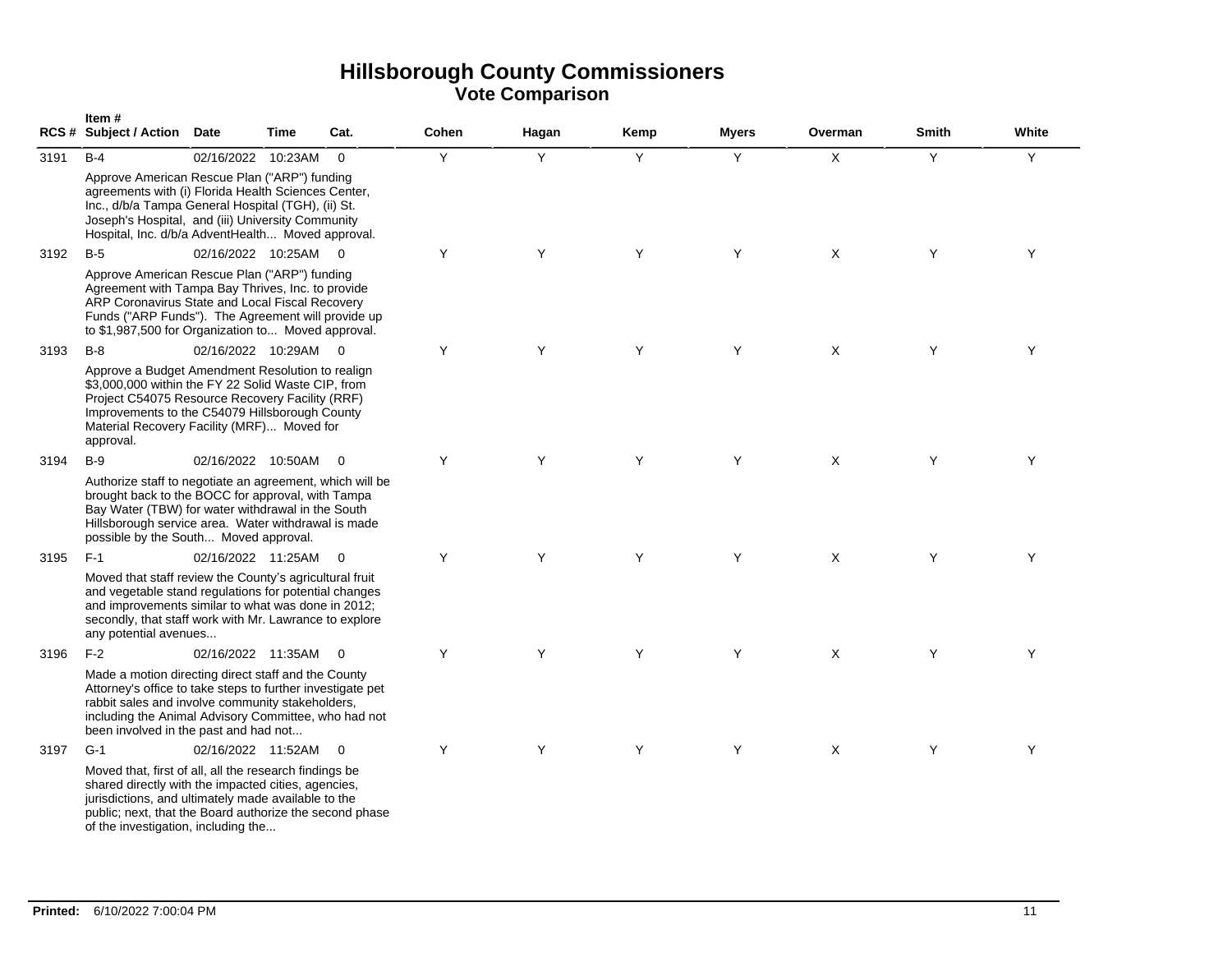|      | Item #<br><b>RCS # Subject / Action</b>                                    | <b>Date</b> | Time   | Cat. | Cohen | Hagan | Kemp | <b>Myers</b> | Overman | <b>Smith</b> | White |
|------|----------------------------------------------------------------------------|-------------|--------|------|-------|-------|------|--------------|---------|--------------|-------|
| 3198 |                                                                            | 02/17/2022  | 9:04AM |      |       |       |      |              |         |              |       |
|      | Oral Vote. EPC Meeting 2/17/2022. Moved approval of<br>the Consent Agenda. |             |        |      |       |       |      |              |         |              |       |

**End of February**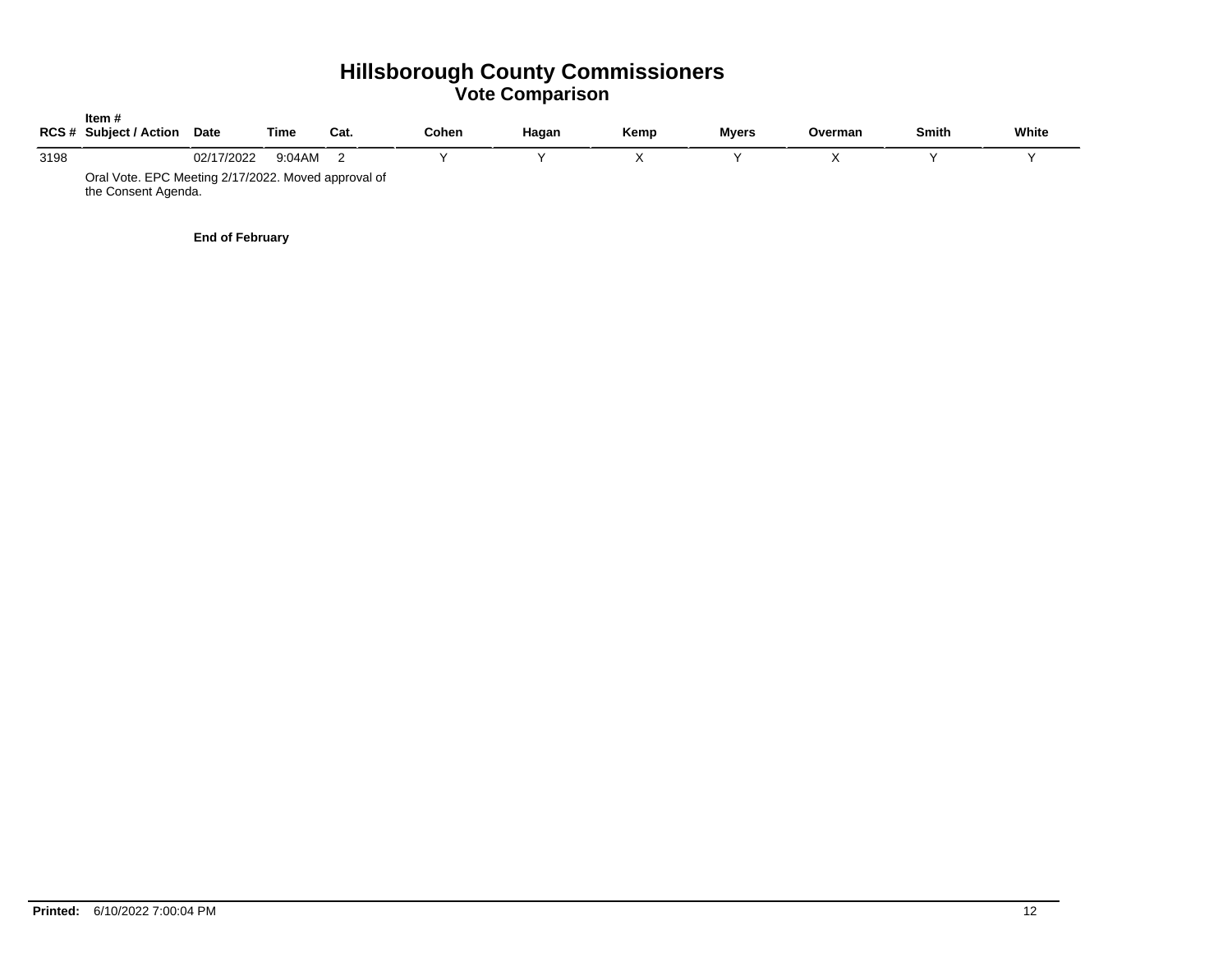|      | Item#<br><b>RCS # Subject / Action</b>                                                                                                                                                                                                                                     | Date                 | Time | Cat.                     | Cohen | Hagan | Kemp | <b>Myers</b> | Overman | <b>Smith</b> | White |
|------|----------------------------------------------------------------------------------------------------------------------------------------------------------------------------------------------------------------------------------------------------------------------------|----------------------|------|--------------------------|-------|-------|------|--------------|---------|--------------|-------|
| 3199 |                                                                                                                                                                                                                                                                            | 03/02/2022 12:41PM   |      | $\Omega$                 | Y     | Y     | Y    | Y            | Y       | Y            | Υ     |
|      | Oral Vote. Changes. So moved to approve the<br>changes.                                                                                                                                                                                                                    |                      |      |                          |       |       |      |              |         |              |       |
| 3200 |                                                                                                                                                                                                                                                                            | 03/02/2022 12:41PM   |      | $\overline{\phantom{0}}$ | Y     | Y     | Y    | Y            | Y       | Y            | Y     |
|      | Oral Vote. Consent Agenda. Moved to approve the<br>Consent Agenda with the changes.                                                                                                                                                                                        |                      |      |                          |       |       |      |              |         |              |       |
| 3201 | $B-2$                                                                                                                                                                                                                                                                      | 03/02/2022 12:41PM 0 |      |                          | Y     | Y     | Y    | Y            | Y       | Y            | Y     |
|      | Oral Vote. Reject all proposals submitted in response<br>to a Request for Proposals (RFP 21965) for<br>development and operation of a large-scale film<br>production studio and training facility. Moved approval.                                                         |                      |      |                          |       |       |      |              |         |              |       |
| 3202 | $F-2$                                                                                                                                                                                                                                                                      | 03/02/2022 12:42PM 0 |      |                          | Y     | Y     | Y    | Y            | Y       | Y            | Y     |
|      | Oral Vote. Request Board approval of the 2022<br>Ellsworth G. Simmons Good Government Award<br>Selection Committee's recommendation of Julianne<br>Holt as this year's recipient. Moved to accept and<br>approve the committee's selection of the Honorable<br>Julianne    |                      |      |                          |       |       |      |              |         |              |       |
| 3203 | $F-3$                                                                                                                                                                                                                                                                      | 03/02/2022 12:42PM   |      | $\overline{0}$           | Y     | Y     | Y    | Y            | Y       | Y            | Y     |
|      | Oral Vote. Direct staff to prepare a letter of support for<br>the Chair's signature to the Florida Department of<br>Transportation to light the Bob Graham Sunshine<br>Skyway Bridge blue and yellow Moved that the Board<br>send the letter.                              |                      |      |                          |       |       |      |              |         |              |       |
| 3204 | $G-1$                                                                                                                                                                                                                                                                      | 03/02/2022 12:43PM   |      | $\overline{0}$           | Y     | Y     | Y    | Y            | Y       | Y            | Y     |
|      | Oral Vote. Receive a report on the Statewide Structural<br>Inspection Program for Multifamily Residential<br>Buildings. So moved to accept the report.                                                                                                                     |                      |      |                          |       |       |      |              |         |              |       |
| 3205 | $B-1$                                                                                                                                                                                                                                                                      | 03/02/2022 12:43PM 0 |      |                          | Y     | Y     | Y    | Y            | Y       | Y            | Y     |
|      | Oral Vote. Approve the funding of a new project for<br>Feeding America Tampa Bay, Inc. d/b/a Feeding<br>Tampa Bay with American Rescue Plan Act<br>Coronavirus State and Local Fiscal Recovery Funds in<br>the amount of \$5 million Moved to waive time certain<br>rules. |                      |      |                          |       |       |      |              |         |              |       |
| 3206 | $B-1$                                                                                                                                                                                                                                                                      | 03/02/2022 12:43PM   |      | $\overline{0}$           | Y     | Y     | Y    | Y            | Y       | Y            | Y     |
|      | Oral Vote. Approve the funding of a new project for<br>Feeding America Tampa Bay, Inc. d/b/a Feeding<br>Tampa Bay with American Rescue Plan Act<br>Coronavirus State and Local Fiscal Recovery Funds in<br>the amount of \$5 million Moved approval of the item.           |                      |      |                          |       |       |      |              |         |              |       |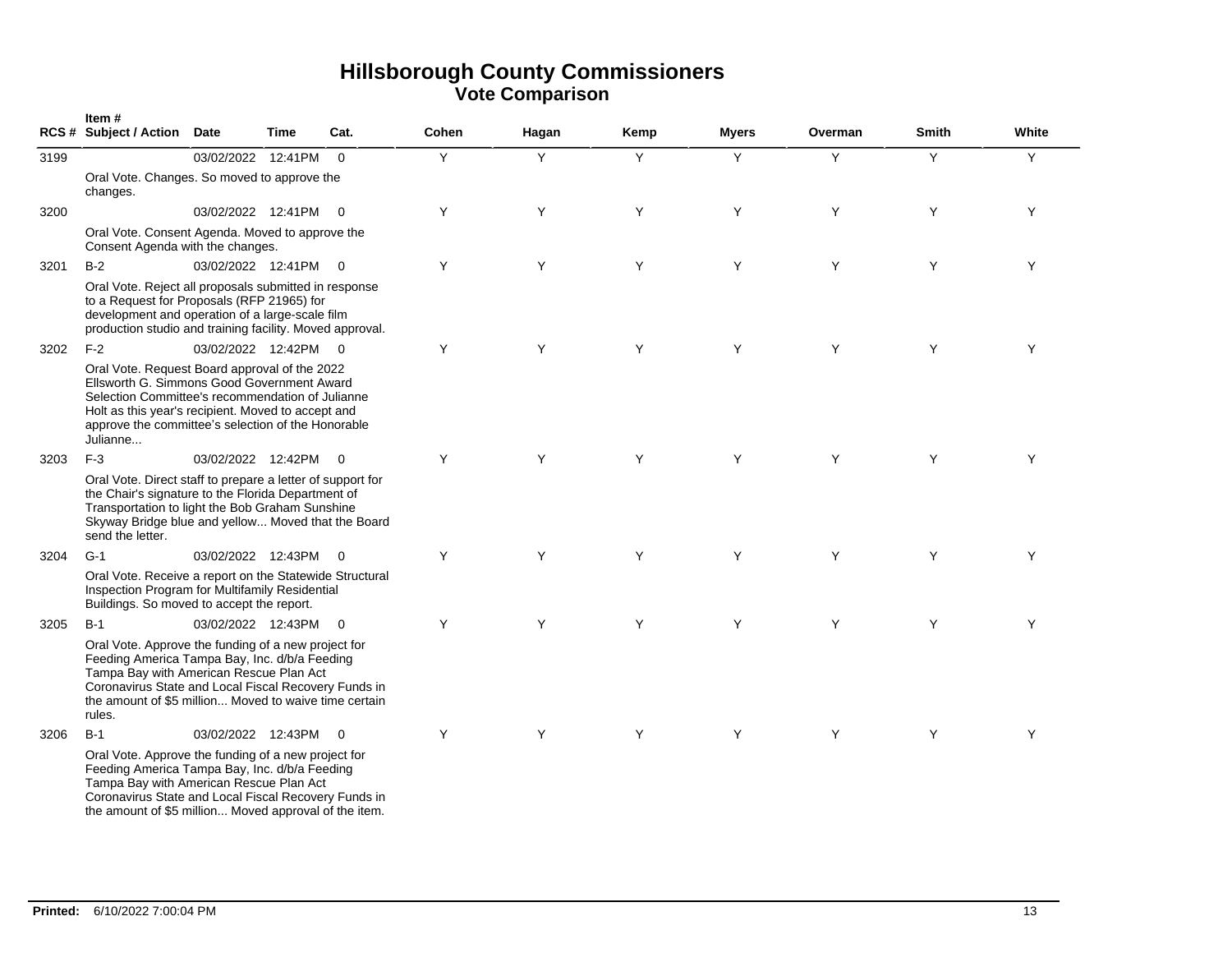|      | Item#<br><b>RCS # Subject / Action</b>                                                                                                                                                                                                                                 | <b>Date</b>          | Time | Cat.           | Cohen | Hagan | Kemp | <b>Myers</b> | Overman | <b>Smith</b> | White |
|------|------------------------------------------------------------------------------------------------------------------------------------------------------------------------------------------------------------------------------------------------------------------------|----------------------|------|----------------|-------|-------|------|--------------|---------|--------------|-------|
| 3207 | $F-1$                                                                                                                                                                                                                                                                  | 03/02/2022 12:44PM   |      | $\Omega$       | Y     | Y     | Y    | Y            | Y       | Y            | Y     |
|      | Oral Vote. Direct that Hillsborough County oppose any<br>legislation that would eliminate net metering or lower<br>the rate of compensation power companies pay to<br>Florida residents and businesses for renewable<br>energy Moved to waive the time certain rules.  |                      |      |                |       |       |      |              |         |              |       |
| 3208 | $F-1$                                                                                                                                                                                                                                                                  | 03/02/2022 12:44PM   |      | $\overline{0}$ | Y     | Y     | Y    | Y            | Y       | Y            | N     |
|      | Oral Vote. Restated the motion was to add the item to<br>the legislative lobbying efforts and stand in opposition<br>to the bills or any bills that would hurt the County's net<br>metering policy and write a letter doing so and deliver<br>the letter to the County |                      |      |                |       |       |      |              |         |              |       |
| 3209 |                                                                                                                                                                                                                                                                        | 03/08/2022 10:34AM   |      | - 9            | Y     | Y     | Y    | Y            | Y       | Y            | Y     |
|      | Oral Vote. Changes. Moved to approve the Changes.                                                                                                                                                                                                                      |                      |      |                |       |       |      |              |         |              |       |
| 3210 |                                                                                                                                                                                                                                                                        | 03/08/2022 10:34AM   |      | - 9            | Y     | Y     | Y    | Y            | Y       | Y            | Y     |
|      | Oral Vote. Consent Agenda. Moved to approve the<br>Consent Agenda.                                                                                                                                                                                                     |                      |      |                |       |       |      |              |         |              |       |
| 3211 | $E-1$                                                                                                                                                                                                                                                                  | 03/08/2022 10:41AM   |      | - 9            | Y     | Y     | Y    | Y            | Y       | Y            | Y     |
|      | Oral Vote. PRS 21-1037 - BELLEAIR DEVELOPMENT,<br>LLC - 7835 Gunn Hwy. Moved approval.                                                                                                                                                                                 |                      |      |                |       |       |      |              |         |              |       |
| 3212 | $E-2$                                                                                                                                                                                                                                                                  | 03/08/2022 10:41AM   |      | - 9            | Y     | Y     | Y    | Y            | Y       | Y            | Y     |
|      | Oral Vote, SU-LE 21-1219 - DIVERSIFIED<br>PROFESSIONAL SERVICES CORP - W Side of S US<br>Hwy 41 & N Side of Kracker Ave. Moved approval.                                                                                                                               |                      |      |                |       |       |      |              |         |              |       |
| 3213 | $E-3$                                                                                                                                                                                                                                                                  | 03/08/2022 10:42AM 9 |      |                | Y     | Y     | Y    | Y            | Y       | Y            | Y     |
|      | Oral Vote. PRS 22-0042 - VRE BEARSS VEG LLC -<br>NW Corner of W Bearss Ave & Monet Dr. - Moved<br>denial.                                                                                                                                                              |                      |      |                |       |       |      |              |         |              |       |
| 3214 | $E-4$                                                                                                                                                                                                                                                                  | 03/08/2022 10:42AM   |      | - 9            | Y     | Y     | Y    | Y            | Y       | Y            | Υ     |
|      | Oral Vote. PRS 22-0243 - AARON SCHMALZLE -<br>1046 Cypress Village Blvd. Moved approval.                                                                                                                                                                               |                      |      |                |       |       |      |              |         |              |       |
| 3215 | $E-5$                                                                                                                                                                                                                                                                  | 03/08/2022 10:42AM   |      | - 9            | Y     | Y     | Y    | Y            | Y       | Y            | Y     |
|      | Oral Vote. PRS 22-0340 - STILLWATER PROPERTY<br>OWNERS ASSOCIATION INC - 7799 Still Lakes Dr.<br>Odessa. Moved approval.                                                                                                                                               |                      |      |                |       |       |      |              |         |              |       |
| 3216 | $E-6$                                                                                                                                                                                                                                                                  | 03/08/2022 10:42AM   |      | - 9            | Y     | Y     | Y    | Y            | Y       | Y            | Y     |
|      | Oral Vote. PRS 22-0361 - HILLEL SCHOOL OF<br>TAMPA INC - 80ft South of W Fletcher Ave &<br>Greentree Dr Intersection. Moved approval.                                                                                                                                  |                      |      |                |       |       |      |              |         |              |       |
| 3217 | $E-7$                                                                                                                                                                                                                                                                  | 03/08/2022 10:43AM   |      | - 5            | Y     | Y     | Y    | Y            | Y       | Y            | Y     |
|      | Oral Vote. CDD 22-0166 Petition to Expand the<br>Hawkstone Community Development District. Moved<br>approval. Ordinance 22-4                                                                                                                                           |                      |      |                |       |       |      |              |         |              |       |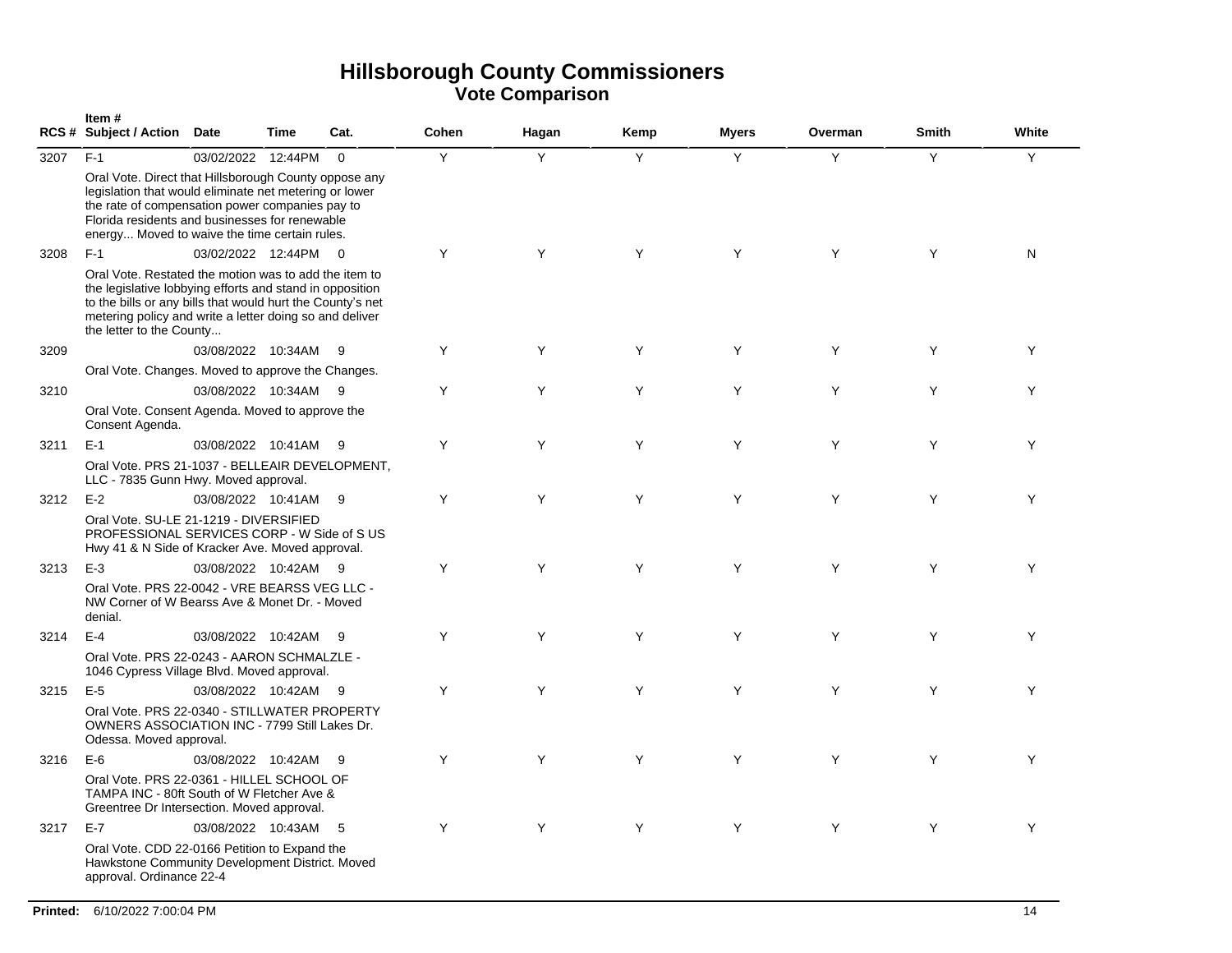|      | Item#<br>RCS # Subject / Action Date                                                                                                                                                                                                                                 |                      | Time   | Cat. | Cohen | Hagan    | Kemp | <b>Myers</b> | Overman | <b>Smith</b> | White |
|------|----------------------------------------------------------------------------------------------------------------------------------------------------------------------------------------------------------------------------------------------------------------------|----------------------|--------|------|-------|----------|------|--------------|---------|--------------|-------|
| 3218 | $F-1$                                                                                                                                                                                                                                                                | 03/08/2022 10:43AM   |        | -9   | Y     | Y        | Y    | Y            | Y       | Y            | Y     |
|      | Oral Vote. RZ-PD 21-0110 (Remand) - GHASSAN S<br>MOUSA - Moved a substitute motion for continuance to<br>see whether or not the applicant could come up with<br>some conditions that would satisfy the Board so there<br>would be a way to move forward on the item. |                      |        |      |       |          |      |              |         |              |       |
| 3219 | $F-2$                                                                                                                                                                                                                                                                | 03/08/2022 10:43AM 9 |        |      | Y     | Y        | Y    | Y            | Y       | Y            | Y     |
|      | Oral Vote, RZ-PD 21-0701 - SONEY FM LLC - RAM A.<br>GOEL - 10710 Walker Rd. - Moved to waive the rules<br>and move the item to the end of the agenda.                                                                                                                |                      |        |      |       |          |      |              |         |              |       |
| 3220 | $F-3$                                                                                                                                                                                                                                                                | 03/08/2022 10:43AM 9 |        |      | Y     | Y        | Y    | Y            | Y       | Y            | Y     |
|      | Oral Vote, RZ-PD 21-0744 - WILLIAM SULLIVAN<br>POTOMAC LAND COMPANY - 2705 Bloomingdale<br>Ave. Moved a continuance at that time.                                                                                                                                    |                      |        |      |       |          |      |              |         |              |       |
| 3221 | $F-5$                                                                                                                                                                                                                                                                | 03/08/2022 10:43AM 9 |        |      | Y     | Y        | Y    | Y            | Y       | Y            | Y     |
|      | Oral Vote. RZ-PD 21-0748 - NORTHSTAR TAMPA<br>MEDICAL LLP - 3450 E Fletcher Ave. Moved approval<br>of the item as soon as the Board went through the<br>motions.                                                                                                     |                      |        |      |       |          |      |              |         |              |       |
| 3222 | $F-6$                                                                                                                                                                                                                                                                | 03/08/2022 10:44AM 9 |        |      | Y     | Y        | Y    | Y            | Y       | Y            | Y     |
|      | Oral Vote. RZ-PD 21-1335 - TAYLOR MORRISON OF<br>FLORIDA, INC - 910 NE 19th Ave. Moved to continue<br>the item to after Item F-2.                                                                                                                                    |                      |        |      |       |          |      |              |         |              |       |
| 3223 | $F-7$                                                                                                                                                                                                                                                                | 03/08/2022 10:44AM   |        | - 9  | Y     | Y        | Y    | Y            | Y       | Y            | Y     |
|      | Oral Vote, RZ-PD 21-1336 - TIP TOP PROPERTIES<br>LLC - W Side of County Rd 579 & 1800ft S of Skewlee<br>Rd. Moved approval.                                                                                                                                          |                      |        |      |       |          |      |              |         |              |       |
| 3224 | $F-8$                                                                                                                                                                                                                                                                | 03/08/2022 10:44AM 9 |        |      | Y     | N        | Y    | Y            | Y       | Y            | Y     |
|      | Oral Vote. RZ-STD 22-0201 - DANVA INVESTMENT,<br>LLC - 15509 Casey Rd. Moved a substitute motion to<br>rezone the property RSC6-R with the noted restriction.                                                                                                        |                      |        |      |       |          |      |              |         |              |       |
| 3225 | $F-2$                                                                                                                                                                                                                                                                | 03/08/2022 10:44AM 9 |        |      | Y     | N        | Y    | Y            | Y       | Y            | Y     |
|      | Oral Vote. RZ-PD 21-0701 - SONEY FM LLC - RAM A.<br>GOEL - 10710 Walker Rd. - Moved approval.                                                                                                                                                                        |                      |        |      |       |          |      |              |         |              |       |
| 3226 | $F-6$                                                                                                                                                                                                                                                                | 03/08/2022 10:44AM 9 |        |      | Y     | Y        | Y    | Y            | Y       | Y            | Y     |
|      | Oral Vote, RZ-PD 21-1335 - TAYLOR MORRISON OF<br>FLORIDA, INC - 910 NE 19th Ave. Moved the item.                                                                                                                                                                     |                      |        |      |       |          |      |              |         |              |       |
| 3227 | $A-1$                                                                                                                                                                                                                                                                | 03/10/2022           | 8:08PM | - 6  | Y     | $\times$ | Y    | Y            | Y       | Y            | Y     |
|      | Oral vote. HC/CPA 21-20B COMP PLAN TEXT<br>AMENDMENT - PRIVATE PROPERTY RIGHTS<br>ELEMENT - Moved to adopt what was in front of the<br>Board with the direction that the item includes the<br>supermajority voting requirement.                                      |                      |        |      |       |          |      |              |         |              |       |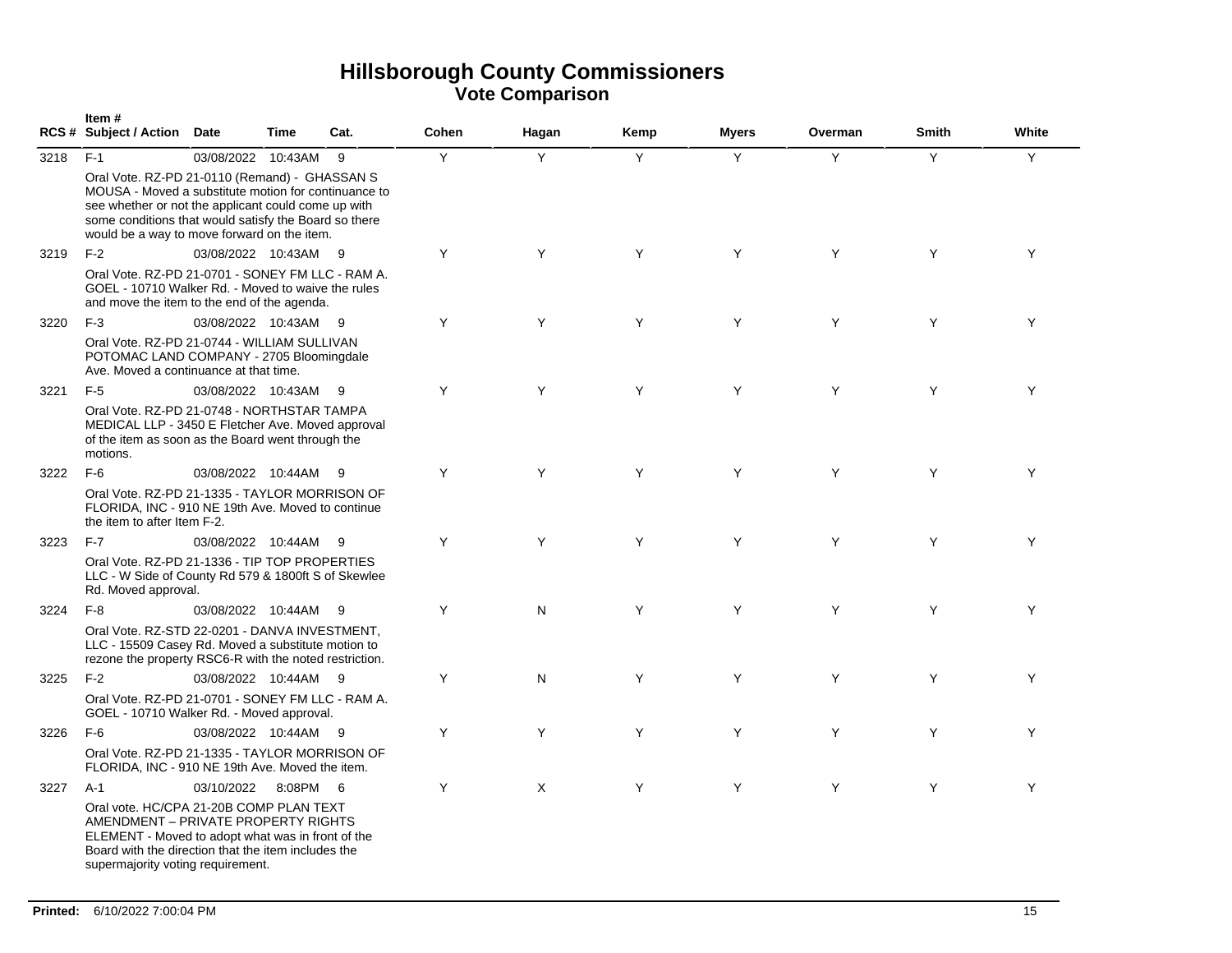|      | Item#<br>RCS # Subject / Action Date                                                                                                                                                                                                                                 |                      | <b>Time</b> | Cat.           | Cohen | Hagan        | Kemp | <b>Myers</b> | Overman | <b>Smith</b> | White |
|------|----------------------------------------------------------------------------------------------------------------------------------------------------------------------------------------------------------------------------------------------------------------------|----------------------|-------------|----------------|-------|--------------|------|--------------|---------|--------------|-------|
| 3228 | $A-2$                                                                                                                                                                                                                                                                | 03/10/2022           | 8:08PM      | 6              | Υ     | $\mathsf X$  | N    | Y            | Y       | N            | Y     |
|      | Oral vote, HC/CPA 19-09 - FUTURE LAND USE MAP<br>(FLUM) AMENDMENT - BOYSCOUT ROAD AND<br>GROVE LANE - Moved to continue the item to a future<br>meeting                                                                                                              |                      |             |                |       |              |      |              |         |              |       |
| 3229 | $A-3$                                                                                                                                                                                                                                                                | 03/10/2022           | 8:08PM      | - 6            | Y     | $\mathsf{X}$ | Y    | Y            | Y       | Y            | Y     |
|      | Oral vote, HC/CPA 21-16 - COMP PLAN TEXT<br>AMENDMENT - MOBILITY SECTION UPDATE -<br>Moved approval.                                                                                                                                                                 |                      |             |                |       |              |      |              |         |              |       |
| 3230 | $A-4$                                                                                                                                                                                                                                                                | 03/10/2022           | 8:09PM      | - 6            | Y     | X            | Y    | Y            | Y       | Y            | Y     |
|      | Oral vote, HC/CPA 21-17 - COMP PLAN MAP<br>AMENDMENT - ORSLEY DRIVE AND KINGSWAY<br>ROAD - Moved to continue the item to the next cycle.                                                                                                                             |                      |             |                |       |              |      |              |         |              |       |
| 3231 | $A-5$                                                                                                                                                                                                                                                                | 03/10/2022           | 8:09PM 5    |                | Υ     | X            | Y    | Y            | Y       | Y            | Y     |
|      | Oral vote, HC/CPA 21-19 - COMP PLAN MAP<br>AMENDMENT - STATE ROAD 60 AND MULRENNAN<br>ROAD - Moved for approval of the Comp Plan<br>amendment. Ordinance 22-5                                                                                                        |                      |             |                |       |              |      |              |         |              |       |
| 3232 | $A-5$                                                                                                                                                                                                                                                                | 03/10/2022           | 8:09PM 9    |                | Y     | X            | Y    | Y            | Y       | Y            | Y     |
|      | Oral vote, RZ-PD 21-1341 - So moved.                                                                                                                                                                                                                                 |                      |             |                |       |              |      |              |         |              |       |
| 3233 |                                                                                                                                                                                                                                                                      | 03/10/2022           | 8:10PM 5    |                | Y     | X            | X    | Y            | Y       | Y            | Y     |
|      | Oral vote, CONSIDERATION OF ORDINANCE - PLAN<br>AMENDMENT ADOPTIONS - So moved the<br>ordinance for large scale comp amendments CPA 21-<br>20B and CPA 21-16. Ordinance 22-6                                                                                         |                      |             |                |       |              |      |              |         |              |       |
| 3234 |                                                                                                                                                                                                                                                                      | 03/23/2022           | 9:41AM 0    |                | Y     | Y            | Y    | Y            | Y       | Y            | Y     |
|      | Approval of changes to the agenda. Moved approval.                                                                                                                                                                                                                   |                      |             |                |       |              |      |              |         |              |       |
| 3235 |                                                                                                                                                                                                                                                                      | 03/23/2022 10:09AM 0 |             |                | Y     | Y            | Y    | Y            | Y       | Y            | Y     |
|      | Approval of Consent Agenda. Moved approval.                                                                                                                                                                                                                          |                      |             |                |       |              |      |              |         |              |       |
| 3236 | $F-4$                                                                                                                                                                                                                                                                | 03/23/2022 11:52AM   |             | $\overline{0}$ | Y     | Y            | Y    | Y            | Y       | Y            | N     |
|      | Moved 1) A 30 year 1 percent transportation surtax at<br>54 1/2 percent, a percentage of funds to HART of 45<br>percent; a half a percent to Transportation Planning<br>Organization (TPO); 4) reasonable restrictions on the<br>use of funds received by the County |                      |             |                |       |              |      |              |         |              |       |
| 3237 | $F-2$                                                                                                                                                                                                                                                                | 03/23/2022 11:56AM   |             | $\overline{0}$ | Y     | Y            | Y    | Y            | Y       | Y            | Y     |
|      | Moved to ask staff come back with the metrics of any<br>taxes and fees the Board may reasonably suspend to<br>provide financial relief and then similar to what the<br>legislature was doing with respect to suspending gas<br>taxes in October, to ask legislature  |                      |             |                |       |              |      |              |         |              |       |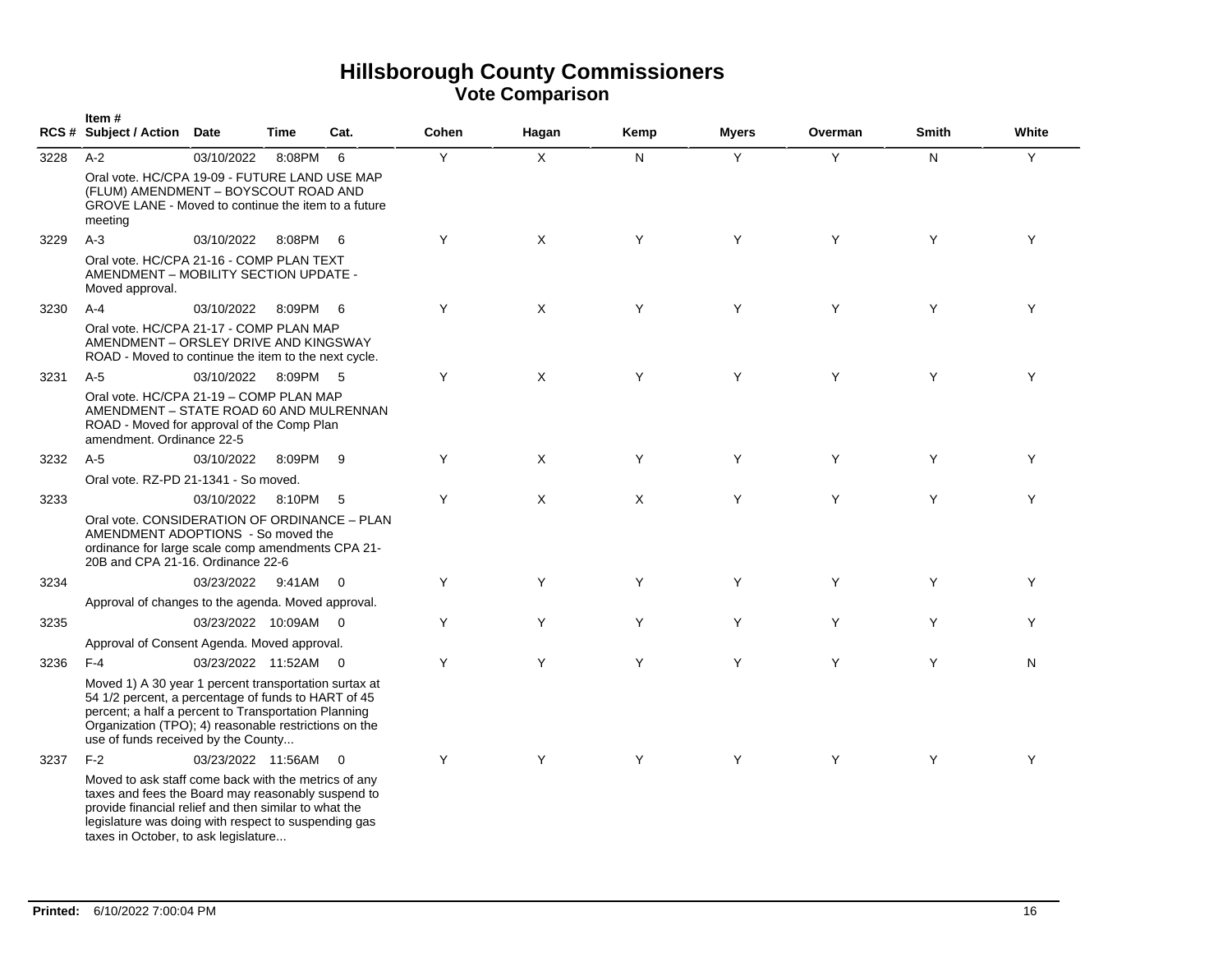|      | Item#<br>RCS # Subject / Action Date                                                                                                                                                                                                                                         |                      | Time | Cat.           | Cohen | Hagan | Kemp | <b>Myers</b> | Overman | <b>Smith</b> | White |
|------|------------------------------------------------------------------------------------------------------------------------------------------------------------------------------------------------------------------------------------------------------------------------------|----------------------|------|----------------|-------|-------|------|--------------|---------|--------------|-------|
| 3238 | $F-5$                                                                                                                                                                                                                                                                        | 03/23/2022 12:09PM   |      | $\Omega$       | Y     | Y     | Y    | Y            | Y       | Y            | Y     |
|      | Moved Direct Code Enforcement/Consumer Protection<br>staff to work with the County Attorney's Office and 1)<br>investigate the constituent's complaint regarding the<br>labeling/marketing/sale of the subject delta-8 hemp<br>products in retail store Hillsborough         |                      |      |                |       |       |      |              |         |              |       |
| 3239 | $B-2$                                                                                                                                                                                                                                                                        | 03/23/2022 12:11PM   |      | $\overline{0}$ | Y     | Y     | Y    | Y            | Y       | Y            | Y     |
|      | Approve a resolution in the form presented<br>supplementing Resolution No. R03-112 heretofore<br>adopted on June 4, 2003, as amended; providing for<br>the issuance of the Hillsborough County, Florida,<br>Subordinate Utility Revenue Note Series 2022Moved<br>approval.   |                      |      |                |       |       |      |              |         |              |       |
| 3240 | $B-1$                                                                                                                                                                                                                                                                        | 03/23/2022 12:12PM   |      | $\overline{0}$ | Y     | Y     | Y    | Y            | Y       | Y            | Y     |
|      | Approve an American Rescue Plan Act (ARP) Funding<br>Agreement (the "Agreement") with the Hillsborough<br>County Tax Collector (\$835,000) in substantially the<br>form presented, to provide ARP Coronavirus State and<br>Local Fiscal Recovery Funds Moved approval.       |                      |      |                |       |       |      |              |         |              |       |
| 3241 | $F-3$                                                                                                                                                                                                                                                                        | 03/23/2022 12:13PM 0 |      |                | Y     | Y     | Y    | Y            | Y       | Y            | Υ     |
|      | Pursuant to Board Policy 01.19.01.02, approve the<br>County's sponsorship, in the amount of \$50,000, for<br>the "2022 United Bikerz Jamboree" to be held May 26<br>through May 29 at the Hillsborough County<br>Fairgrounds and produced Asked for the Board's<br>approval. |                      |      |                |       |       |      |              |         |              |       |
| 3242 | $F-1$                                                                                                                                                                                                                                                                        | 03/23/2022 12:16PM   |      | $\overline{0}$ | Y     | Y     | Y    | Y            | Y       | Y            | Y     |
|      | BOCC appointments. Moved to confirm.                                                                                                                                                                                                                                         |                      |      |                |       |       |      |              |         |              |       |
| 3243 |                                                                                                                                                                                                                                                                              | 03/24/2022 11:05AM   |      | $\overline{2}$ | Y     | Y     | Y    | Y            | Y       | Y            | Y     |
|      | Oral Vote. EPC Meeting Changes to the agenda -<br>Moved the changes.                                                                                                                                                                                                         |                      |      |                |       |       |      |              |         |              |       |
| 3244 |                                                                                                                                                                                                                                                                              | 03/24/2022 11:06AM   |      | $\overline{2}$ | Y     | Y     | Y    | Y            | Y       | Y            | Y     |
|      | Oral Vote. EPC Meeting Consent Agenda - Moved the<br>Consent Agenda.                                                                                                                                                                                                         |                      |      |                |       |       |      |              |         |              |       |
| 3245 |                                                                                                                                                                                                                                                                              | 03/24/2022 11:06AM   |      | $\overline{2}$ | Y     | Y     | Y    | Y            | Y       | Y            | Y     |
|      | Oral Vote. EPC Meeting FY 2023 Budget Presentation<br>- Moved approval.                                                                                                                                                                                                      |                      |      |                |       |       |      |              |         |              |       |

**End of March**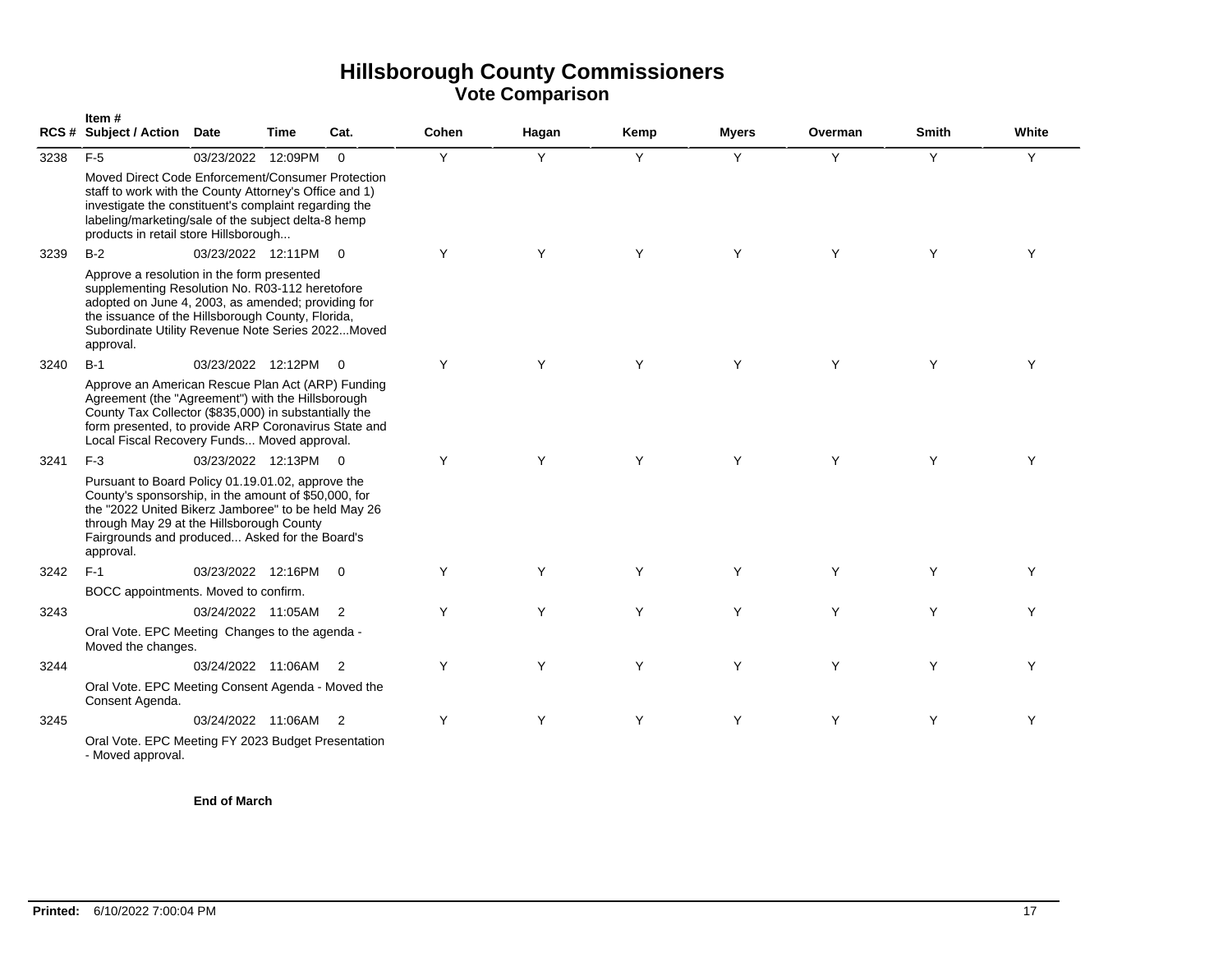|      | Item#<br><b>RCS # Subject / Action</b>                                                                                                                                                                                                                               | <b>Date</b>          | Time   | Cat.                     | Cohen | Hagan | Kemp | <b>Myers</b> | Overman | <b>Smith</b> | White |
|------|----------------------------------------------------------------------------------------------------------------------------------------------------------------------------------------------------------------------------------------------------------------------|----------------------|--------|--------------------------|-------|-------|------|--------------|---------|--------------|-------|
| 3246 |                                                                                                                                                                                                                                                                      | 04/06/2022           | 9:09AM | $\Omega$                 | X     | Y     | Y    | Y            | Y       | Y            | Y     |
|      | Approval of Changes to the Agenda. So moved.                                                                                                                                                                                                                         |                      |        |                          |       |       |      |              |         |              |       |
| 3247 |                                                                                                                                                                                                                                                                      | 04/06/2022           | 9:12AM | $\overline{0}$           | X     | N     | Y    | Y            | Y       | Y            | Y     |
|      | Public Comment. Moved to just hear every speaker on<br>the list this morning.                                                                                                                                                                                        |                      |        |                          |       |       |      |              |         |              |       |
| 3248 |                                                                                                                                                                                                                                                                      | 04/06/2022 10:24AM   |        | $\overline{0}$           | Y     | X     | Y    | Y            | Y       | Y            | Y     |
|      | Approval of the Consent Agenda. Moved the Consent<br>Agenda.                                                                                                                                                                                                         |                      |        |                          |       |       |      |              |         |              |       |
| 3249 | $B-1$                                                                                                                                                                                                                                                                | 04/06/2022 11:27AM   |        | $\overline{\mathbf{0}}$  | Y     | Y     | Y    | Y            | Y       | Y            | N     |
|      | Direct staff to schedule and advertise a public hearing<br>for April 20, 2022, to consider enacting an<br>ordinanceMoved in the expanding public transit<br>options section first sentence, where the item now<br>states "No less than 35%," would change that       |                      |        |                          |       |       |      |              |         |              |       |
| 3250 | $B-1$                                                                                                                                                                                                                                                                | 04/06/2022 11:31AM 0 |        |                          | Y     | Y     | Y    | Y            | Y       | Y            | N     |
|      | Direct staff to schedule and advertise a public hearing<br>for April 20, 2022, to consider enacting an<br>ordinanceMoved after where the item said<br>"consistency: would like to add a small edit to say "with<br>the goals, and performance measures of the        |                      |        |                          |       |       |      |              |         |              |       |
| 3251 | $B-1$                                                                                                                                                                                                                                                                | 04/06/2022 11:49AM 0 |        |                          | Y     | N     | Y    | Y            | Y       | Y            | N     |
|      | Direct staff to schedule and advertise a public hearing<br>for April 20, 2022, to consider enacting an<br>ordinanceMoved that the Board direct the County<br>Attorney's Office to schedule and advertise a public<br>hearing on April 20, 2022, at 6:00 p.m          |                      |        |                          |       |       |      |              |         |              |       |
| 3252 | $B-1$                                                                                                                                                                                                                                                                | 04/06/2022 11:53AM 0 |        |                          | Y     | Y     | Y    | Y            | Y       | Y            | Y     |
|      | Direct staff to schedule and advertise a public hearing<br>for April 20, 2022, to consider enacting an ordinance<br>generally providing for an Amendment to theMoved<br>that the public hearing be held at 6:00 p.m. on April 20,<br>2022, in these chambers.        |                      |        |                          |       |       |      |              |         |              |       |
| 3253 | $E-2$                                                                                                                                                                                                                                                                | 04/06/2022 12:33PM   |        | $\overline{\phantom{0}}$ | Y     | Y     | Y    | Y            | Y       | Y            | Y     |
|      | Receive a special appearance by MGT Consulting<br>Group to present the Hillsborough County Equity<br>Profile ReportMoved the Board to hold a workshop<br>on the County's equity study report and allow the<br>County administration to address the<br>recommendation |                      |        |                          |       |       |      |              |         |              |       |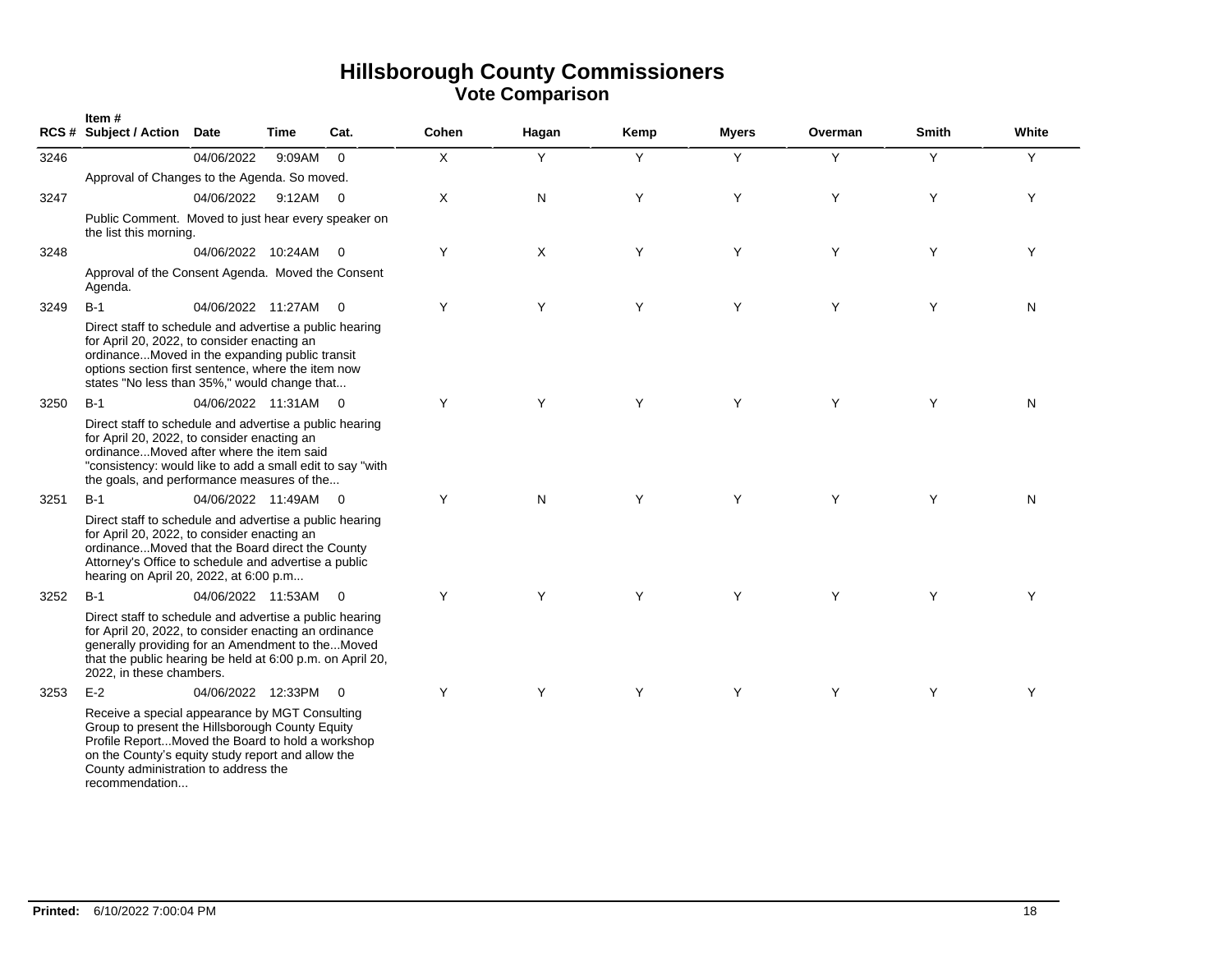|      | Item#<br>RCS # Subject / Action Date                                                                                                                                                                                                                                 |                      | <b>Time</b> | Cat.           | Cohen | Hagan | Kemp | <b>Myers</b> | Overman | <b>Smith</b> | White |
|------|----------------------------------------------------------------------------------------------------------------------------------------------------------------------------------------------------------------------------------------------------------------------|----------------------|-------------|----------------|-------|-------|------|--------------|---------|--------------|-------|
| 3254 | $B-2$                                                                                                                                                                                                                                                                | 04/06/2022 12:35PM   |             | $\overline{0}$ | Y     | Y     | Y    | Y            | Y       | Y            | Y     |
|      | (a) Approve American Rescue Plan Act (ARPA)<br>funding commitment to extend food agreements in the<br>total amount of \$5,000,000. On November 3, 2021, the<br>Board approved an ARPA project in the amount of<br>\$5,000,000 to fund agreements withMoved approval. |                      |             |                |       |       |      |              |         |              |       |
| 3255 | $B-3$                                                                                                                                                                                                                                                                | 04/06/2022 12:38PM 0 |             |                | Y     | Y     | Y    | Y            | Y       | Y            | Υ     |
|      | Award and execute two (2) year agreements with the<br>three (3) lowest, responsive, and responsible bidders,<br>Walkley Construction Co., Inc., in the amount of<br>\$8,000,000.00 (0.444 Multiplier); Commercial Interiors<br>Inc., in theMoved for approval.       |                      |             |                |       |       |      |              |         |              |       |
| 3256 | $F-2$                                                                                                                                                                                                                                                                | 04/06/2022 12:39PM   |             | $\overline{0}$ | Y     | Y     | Y    | Y            | Y       | Y            | Y     |
|      | Request Board approval of the ELAPPMoved to<br>request Board approval of the ELAPP Subcommittee<br>selection for the 2022 Theodore Roosevelt<br>Hillsborough Forever Conservation Award; the<br>Subcomittee also requested that the presentation of<br>the award     |                      |             |                |       |       |      |              |         |              |       |
| 3257 | $G-1$                                                                                                                                                                                                                                                                | 04/06/2022 12:52PM   |             | $\overline{0}$ | Y     | X     | Y    | Y            | Y       | Y            | Υ     |
|      | Receive the Property Assessed Clean Energy (PACE)<br>Program Update - Report by Consumer and Veterans<br>Services as requestedMoved to ask staff to bring<br>back the information that Commissioner White asked<br>for, as well as what Commissioner Kemp asked for  |                      |             |                |       |       |      |              |         |              |       |
| 3258 |                                                                                                                                                                                                                                                                      | 04/12/2022           | 2:19PM 9    |                | Y     | Y     | Y    | Y            | Y       | Y            | Y     |
|      | Oral Vote. Changes. So moved to approve the<br>changes.                                                                                                                                                                                                              |                      |             |                |       |       |      |              |         |              |       |
| 3259 |                                                                                                                                                                                                                                                                      | 04/12/2022           | 2:22PM      | - 9            | Y     | Υ     | Y    | Y            | Y       | Y            | Y     |
|      | Oral Vote. Consent Agenda. Moved for approval.                                                                                                                                                                                                                       |                      |             |                |       |       |      |              |         |              |       |
| 3260 | $E-2$                                                                                                                                                                                                                                                                | 04/12/2022           | 2:22PM      | 9              | Y     | Y     | Y    | Y            | Y       | Y            | Y     |
|      | Oral Vote. PRS 22-0357. Moved approval.                                                                                                                                                                                                                              |                      |             |                |       |       |      |              |         |              |       |
| 3261 | $E-3$                                                                                                                                                                                                                                                                | 04/12/2022           | 2:23PM      | - 9            | Y     | Y     | Y    | Y            | Y       | Y            | Y     |
|      | Oral Vote. RPS 22-0501. Moved approval.                                                                                                                                                                                                                              |                      |             |                |       |       |      |              |         |              |       |
| 3262 | $E-4$                                                                                                                                                                                                                                                                | 04/12/2022           | 2:23PM      | -9             | Y     | X     | Y    | Y            | Y       | Y            | Y     |
|      | Oral Vote. CDD 21-1210. So moved approval.                                                                                                                                                                                                                           |                      |             |                |       |       |      |              |         |              |       |
| 3263 | $F-1$                                                                                                                                                                                                                                                                | 04/12/2022           | 2:23PM      | - 9            | Y     | Y     | Y    | Y            | Y       | Y            | Y     |
|      | Oral Vote, MM 21-0169. Moved to continue the item to<br>June 7, 2022, for the purpose of providing conditions<br>as well as a conservation easement on the wetlands.                                                                                                 |                      |             |                |       |       |      |              |         |              |       |
| 3264 | $F-2$                                                                                                                                                                                                                                                                | 04/12/2022           | 2:24PM 9    |                | Y     | Y     | Y    | Y            | Y       | Y            | Y     |
|      | Oral Vote. RZ-PD 21-0744. Moved to approve with that<br>condition.                                                                                                                                                                                                   |                      |             |                |       |       |      |              |         |              |       |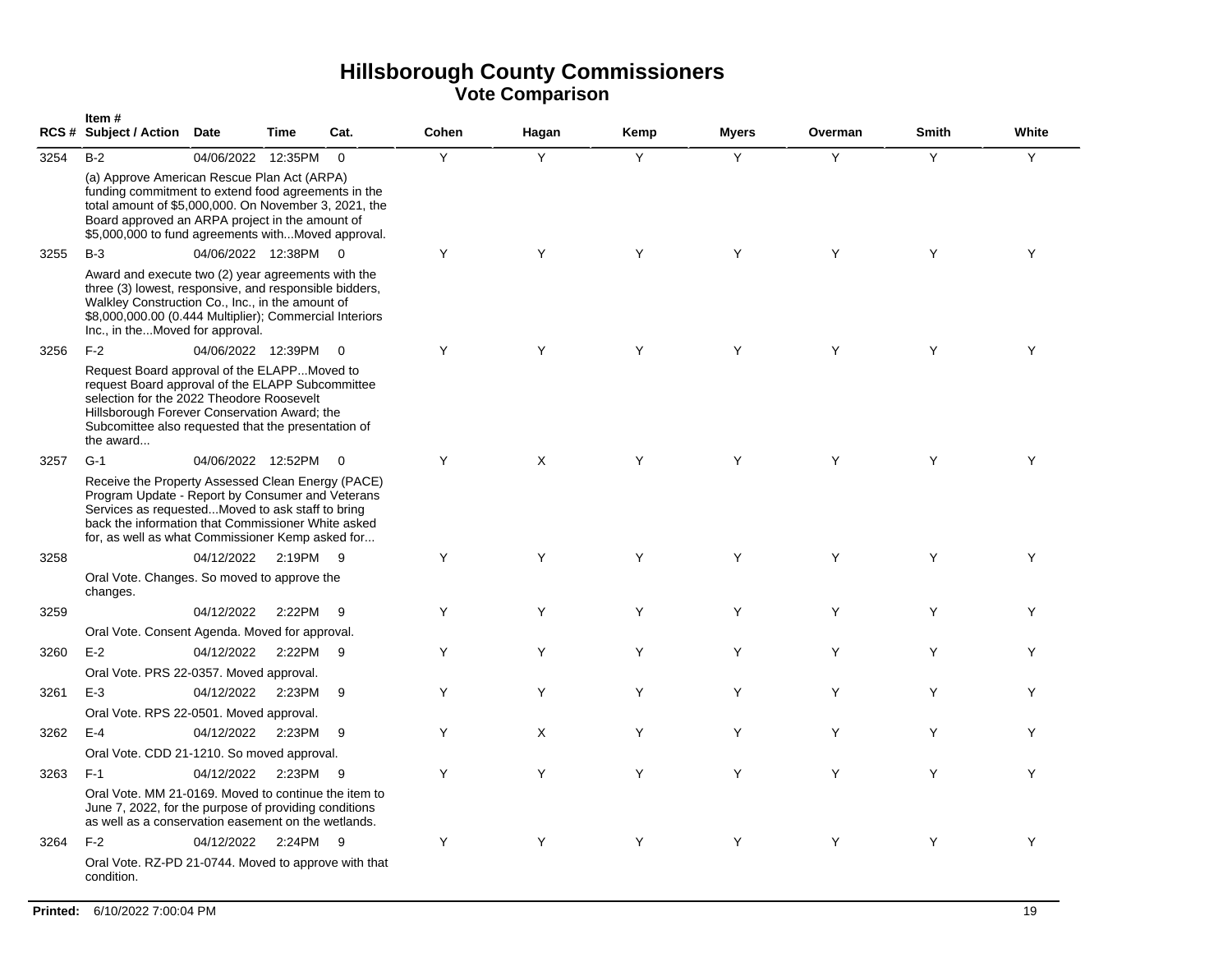|      | Item#<br>RCS # Subject / Action                                                                                                                                                                                                                                              | Date                 | <b>Time</b> | Cat.           | Cohen | Hagan | Kemp | <b>Myers</b> | Overman | <b>Smith</b> | White |
|------|------------------------------------------------------------------------------------------------------------------------------------------------------------------------------------------------------------------------------------------------------------------------------|----------------------|-------------|----------------|-------|-------|------|--------------|---------|--------------|-------|
| 3265 | $F-3$                                                                                                                                                                                                                                                                        | 04/12/2022           | 2:24PM      | 9              | Y     | Y     | Y    | Y            | Y       | Y            | Y     |
|      | Oral Vote. RZ-PD 21-1329. Moved approval.                                                                                                                                                                                                                                    |                      |             |                |       |       |      |              |         |              |       |
| 3266 | $F-4$                                                                                                                                                                                                                                                                        | 04/12/2022           | 2:24PM 9    |                | Y     | Y     | Y    | Y            | Y       | Y            | Y     |
|      | Oral Vote. RZ-PD 21-1340. Moved for approval.                                                                                                                                                                                                                                |                      |             |                |       |       |      |              |         |              |       |
| 3267 | $F-5$                                                                                                                                                                                                                                                                        | 04/12/2022           | 2:24PM 9    |                | Y     | Y     | Y    | Y            | Y       | Y            | Y     |
|      | Oral Vote. RZ-STD 22-0077. Moved for approval.                                                                                                                                                                                                                               |                      |             |                |       |       |      |              |         |              |       |
| 3268 | $F-6$                                                                                                                                                                                                                                                                        | 04/12/2022           | 2:25PM 9    |                | Y     | Y     | Υ    | Y            | Y       | Y            | Y     |
|      | Oral Vote. RZ-STD 22-0330. So moved approval.                                                                                                                                                                                                                                |                      |             |                |       |       |      |              |         |              |       |
| 3269 |                                                                                                                                                                                                                                                                              | 04/12/2022           | 2:25PM 9    |                | Y     | Y     | Y    | Y            | Y       | Y            | Y     |
|      | Oral Vote. DO 22-0088 and MM 21-1339. Moved<br>approval.                                                                                                                                                                                                                     |                      |             |                |       |       |      |              |         |              |       |
| 3270 | $H-1$                                                                                                                                                                                                                                                                        | 04/12/2022           | 2:25PM 9    |                | Y     | X     | Y    | Y            | Y       | Y            | Y     |
|      | Oral Vote. Moved to direct County staff to prepare the<br>attached overlay district with the one tweak<br>encouraging the preservation of intact native landscape<br>for a special LDC Amendment cycle and the proposal<br>was for the first public hearing to be May 19     |                      |             |                |       |       |      |              |         |              |       |
| 3271 | $I-1$                                                                                                                                                                                                                                                                        | 04/12/2022           | 2:26PM 9    |                | Y     | X     | Y    | Y            | Y       | Y            | Y     |
|      | Oral Vote. The motion was to have staff bring back a<br>modification of the ZHM process language for the<br>Board to consider at the June 7, 2022, workshop that<br>maintains the Consent Agenda, based partly on the<br>Hearing Examiner or Zoning Hearing Master's         |                      |             |                |       |       |      |              |         |              |       |
| 3272 |                                                                                                                                                                                                                                                                              | 04/20/2022 11:30AM 0 |             |                | Y     | Y     | Y    | Y            | Y       | Y            | X     |
|      | Oral Vote. Approval of changes to the agenda. Moved<br>the changes.                                                                                                                                                                                                          |                      |             |                |       |       |      |              |         |              |       |
| 3273 |                                                                                                                                                                                                                                                                              | 04/20/2022 11:31AM 0 |             |                | Y     | Y     | Y    | Y            | Y       | Y            | X     |
|      | Oral Vote. Approval of Consent Agenda. So moved.                                                                                                                                                                                                                             |                      |             |                |       |       |      |              |         |              |       |
| 3274 | $B-1$                                                                                                                                                                                                                                                                        | 04/20/2022 11:33AM 0 |             |                | Y     | Y     | Y    | Y            | Y       | Y            | X     |
|      | Oral Vote. Approve the first amendment to the Florida<br>Department of Transportation (FDOT) Locally Funded<br>Agreement (LFA) dated April 13, 2021 to reduce the<br>County's contribution by \$25,000,000, from<br>\$93,447,501 to \$68,447,501, for the Moved<br>approval. |                      |             |                |       |       |      |              |         |              |       |
| 3275 | $B-2$                                                                                                                                                                                                                                                                        | 04/20/2022 11:34AM   |             | $\overline{0}$ | Y     | Y     | Y    | Y            | Y       | Y            | X     |
|      | Oral Vote. Approve the following the American Rescue<br>Plan Act (ARPA) County Departments Program uses:<br>1. installation of outdoor senior fitness equipment at<br>various Senior Centers and Adult Day Care Centers to<br>provide opportunities Moved approval.          |                      |             |                |       |       |      |              |         |              |       |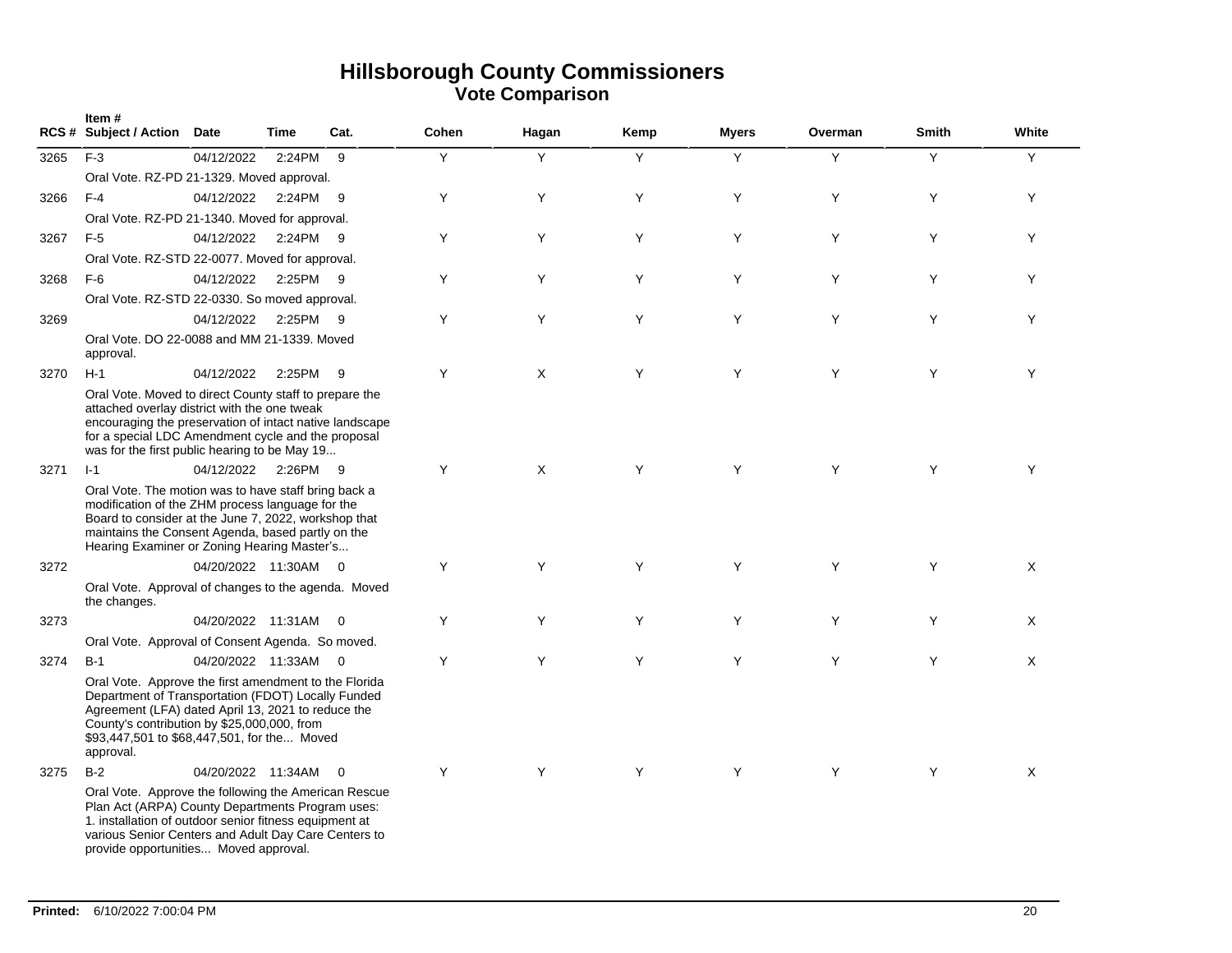|      | Item#<br>RCS # Subject / Action Date                                                                                                                                                                                                                                   |                      | Time   | Cat.           | Cohen | Hagan | Kemp | <b>Myers</b> | Overman | Smith | White          |
|------|------------------------------------------------------------------------------------------------------------------------------------------------------------------------------------------------------------------------------------------------------------------------|----------------------|--------|----------------|-------|-------|------|--------------|---------|-------|----------------|
| 3276 | $B-3$                                                                                                                                                                                                                                                                  | 04/20/2022 11:34AM   |        | $\overline{0}$ | Y     | Y     | Y    | Y            | Y       | Y     | $\pmb{\times}$ |
|      | Oral Vote. Approve the funding of a new community-<br>based step-down facility capital project with American<br>Rescue Plan Act (ARPA) - Coronavirus State and<br>Local Fiscal Recovery Funds ("ARP funds") in the<br>amount of \$4,500,000. The funds Moved approval. |                      |        |                |       |       |      |              |         |       |                |
| 3277 | $B-4$                                                                                                                                                                                                                                                                  | 04/20/2022 11:37AM   |        | $\overline{0}$ | Y     | Y     | Y    | Y            | Y       | Y     | X              |
|      | Oral Vote. Award five (5) year contracts to the<br>respective lowest, responsive, and responsible bidders<br>for ongoing and as-needed janitorial services at<br>facilities throughout the County (22477,3) for the<br>Facilities Management Moved for approval.       |                      |        |                |       |       |      |              |         |       |                |
| 3278 | $F-1$                                                                                                                                                                                                                                                                  | 04/20/2022 11:37AM 0 |        |                | Y     | Y     | Y    | Y            | Y       | Y     | X              |
|      | Oral Vote. Boards and Councils - Request to extend<br>terms. a) Public Library Board. So moved.                                                                                                                                                                        |                      |        |                |       |       |      |              |         |       |                |
| 3279 | $D-1$                                                                                                                                                                                                                                                                  | 04/20/2022 11:38AM   |        | - 5            | Y     | Y     | Y    | Y            | Y       | Y     | X              |
|      | Oral Vote. Conduct a public hearing and adopt an<br>ordinance amending the Pole Banners in Rights-of-<br>Way Ordinance (Chapter 42, Article VII, County Code<br>of Ordinances, Part A) to authorize the Florida<br>Department of Moved the item. Ordinanance 22-8      |                      |        |                |       |       |      |              |         |       |                |
| 3280 | $G-2$                                                                                                                                                                                                                                                                  | 04/20/2022 11:38AM   |        | $\overline{0}$ | Y     | Y     | Y    | Y            | Y       | Y     | X              |
|      | Oral Vote. Receive a report from Management and<br>Budget regarding Hillsborough County Revenues -<br>Potential for Suspension. So moved.                                                                                                                              |                      |        |                |       |       |      |              |         |       |                |
| 3281 | $G-1$                                                                                                                                                                                                                                                                  | 04/20/2022 11:38AM   |        | $\Omega$       | Y     | Y     | Y    | Y            | Y       | Y     | X              |
|      | Oral Vote. Receive a report regarding the<br>Infrastructure Investment and Jobs Act (IIJA) as<br>requested by Commissioner Overman. So moved.                                                                                                                          |                      |        |                |       |       |      |              |         |       |                |
| 3282 |                                                                                                                                                                                                                                                                        | 04/20/2022           | 8:48PM | $\overline{0}$ | N     | Y     | N    | N            | N       | N     | Y              |
|      | Oral Vote. April 20, 2022 BOCC Public Hearing -<br>Moved to amend the Board strike the reference to the<br>four unincorporated areas, Section 12                                                                                                                       |                      |        |                |       |       |      |              |         |       |                |
| 3283 |                                                                                                                                                                                                                                                                        | 04/20/2022           | 8:48PM | $\overline{0}$ | N     | Y     | N    | N            | N       | N     | Υ              |
|      | Oral Vote. April 20, 2022 BOCC Public Hearing -<br>Moved to amend the Board make "expand public<br>transit options" the first bullet                                                                                                                                   |                      |        |                |       |       |      |              |         |       |                |
| 3284 |                                                                                                                                                                                                                                                                        | 04/20/2022           | 8:48PM | - 5            | Y     | N     | Y    | Y            | Y       | Y     | N              |
|      | Oral Vote. April 20, 2022 BOCC Public Hearing -<br>Moved the 1 percent transportation systems sales<br>surtax ordinance be placed on the ballot on November<br>8, 2022. Ordinance 22-9                                                                                 |                      |        |                |       |       |      |              |         |       |                |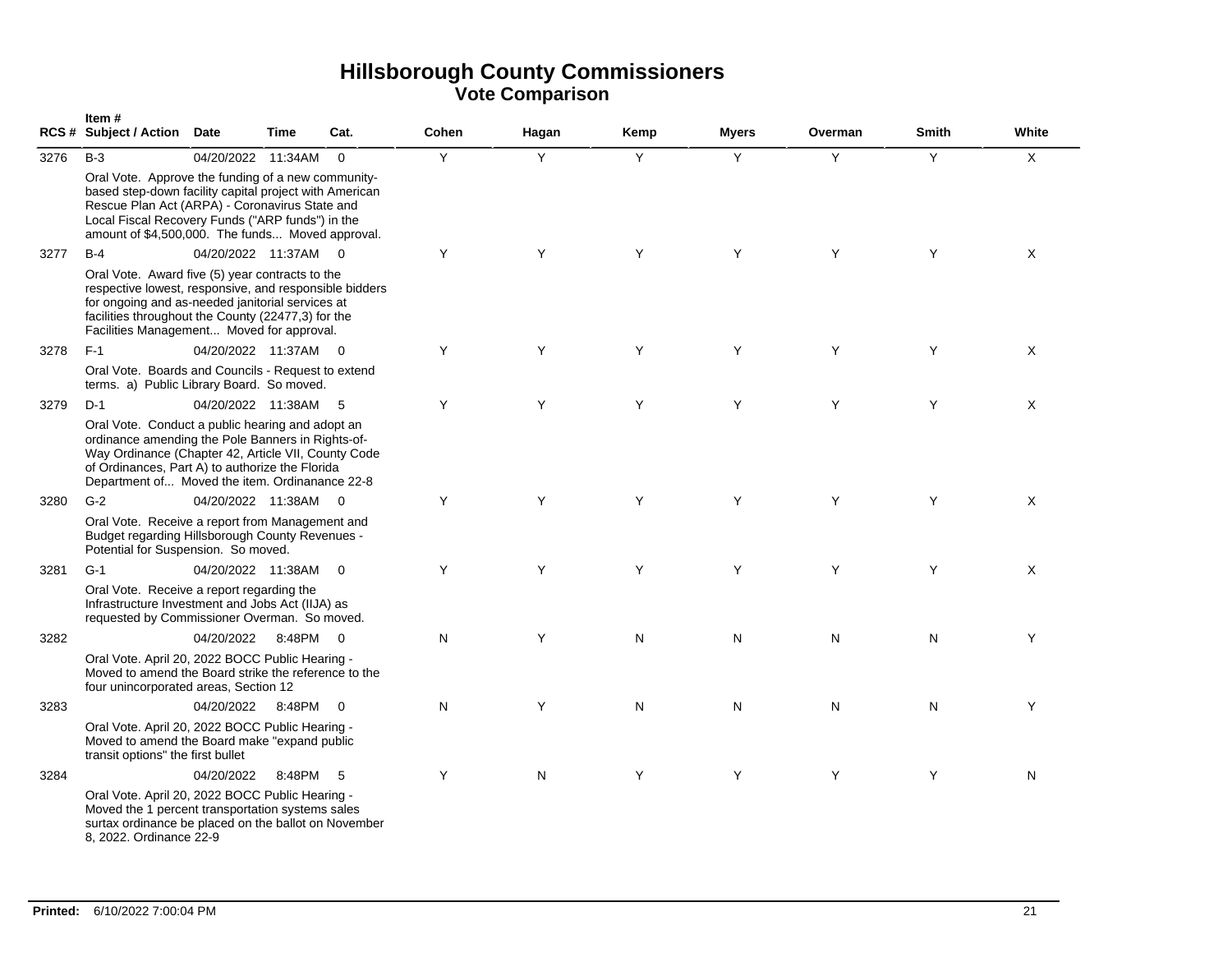|      | Item#<br>RCS # Subject / Action Date                                                                                                                                                                                                                                          |            | Time     | Cat. | Cohen | Hagan | Kemp | <b>Myers</b> | Overman | <b>Smith</b> | White       |
|------|-------------------------------------------------------------------------------------------------------------------------------------------------------------------------------------------------------------------------------------------------------------------------------|------------|----------|------|-------|-------|------|--------------|---------|--------------|-------------|
| 3285 | $A-1$<br>Oral Vote. HC/CPA 21-21- Future Land Use Element<br>Text change. Energy Industrial Park (EIP) - Moved the<br>item.                                                                                                                                                   | 04/21/2022 | 8:54PM   | 6    | Y     | Y     | Y    | Y            | Y       | Y            | $\mathsf X$ |
| 3286 | $A-2$<br>Oral Vote. HC/CPA 22-02 - Moved to direct staff to<br>develop language that would indicate the County's<br>preference for encouraging cities to take on the<br>responsibilities of infrastructure operation and<br>maintenance when that infrastructure was included | 04/21/2022 | 8:55PM   | - 6  | Y     | Y     | Y    | Y            | Y       | Y            | $\times$    |
| 3287 | Oral Vote. HC/CPA 22-02 Comp Plan Text Change.<br>Intergovernmental Coordination Section Update -<br>Moved to transmit.                                                                                                                                                       | 04/21/2022 | 8:57PM 6 |      | Y     | Χ     | Y    | Y            | Y       | Y            | Χ           |
| 3288 | Oral Vote. CONSIDERATION OF RESOLUTION<br>TRANSMITTAL OF PLAN AMENDMENTS FOR<br>STATE REVIEW. So moved to consider a resolution<br>for the transmittal of the CPA 20-21 and 22-02 for State<br>review including the individual amendments under<br>consideration.             | 04/21/2022 | 8:57PM   | - 6  | Y     | Y     | Y    | Y            | Y       | Y            | X           |
| 3289 | $B-1$<br>Oral Vote. HC/CPA 21-22 Future Land Use Map<br>Amendment - Big Bend Road and U.S. Highway 41.<br>Moved approval.                                                                                                                                                     | 04/21/2022 | 8:57PM   | - 6  | Y     | Y     | Y    | Y            | Y       | Y            | $\times$    |
| 3290 | $B-2$<br>Oral Vote. HC/CPA 21-23 Future Land Use Map<br>Amendment - Coastal High Hazard Area Update.<br>Moved approval.                                                                                                                                                       | 04/21/2022 | 8:58PM   | - 6  | Y     | Y     | Y    | Y            | Y       | Y            | X           |
| 3291 | $B-3$<br>Oral Vote. HC/CPA 21-28 Comprehensive Plan Text<br>Amendment 10-Year Water Supply Facilities Work<br>Plan. So moved.                                                                                                                                                 | 04/21/2022 | 8:58PM 6 |      | Y     | Y     | Y    | Y            | Y       | Y            | X           |
| 3292 | Oral Vote. CONSIDERATION OF ORDINANCE FOR<br>ADOPTION OF LARGE-SCALE PLAN. So moved to<br>consider an ordinance for the adoption of the CPA 21-<br>22, CPA 21-23, and CPA 21-28 for adoption.<br>Ordinance 22-10                                                              | 04/21/2022 | 8:58PM   | - 5  | Y     | Y     | Y    | Y            | Y       | Y            | X           |
| 3293 | $B-4$<br>Oral Vote. HC/CPA 22-03 Future Land Use Map<br>change. West Hillsborough Avenue and Racetrack<br>Road. Moved the item for a continuance.                                                                                                                             | 04/21/2022 | 8:59PM   | - 6  | Y     | Y     | Y    | Y            | Y       | Y            | X           |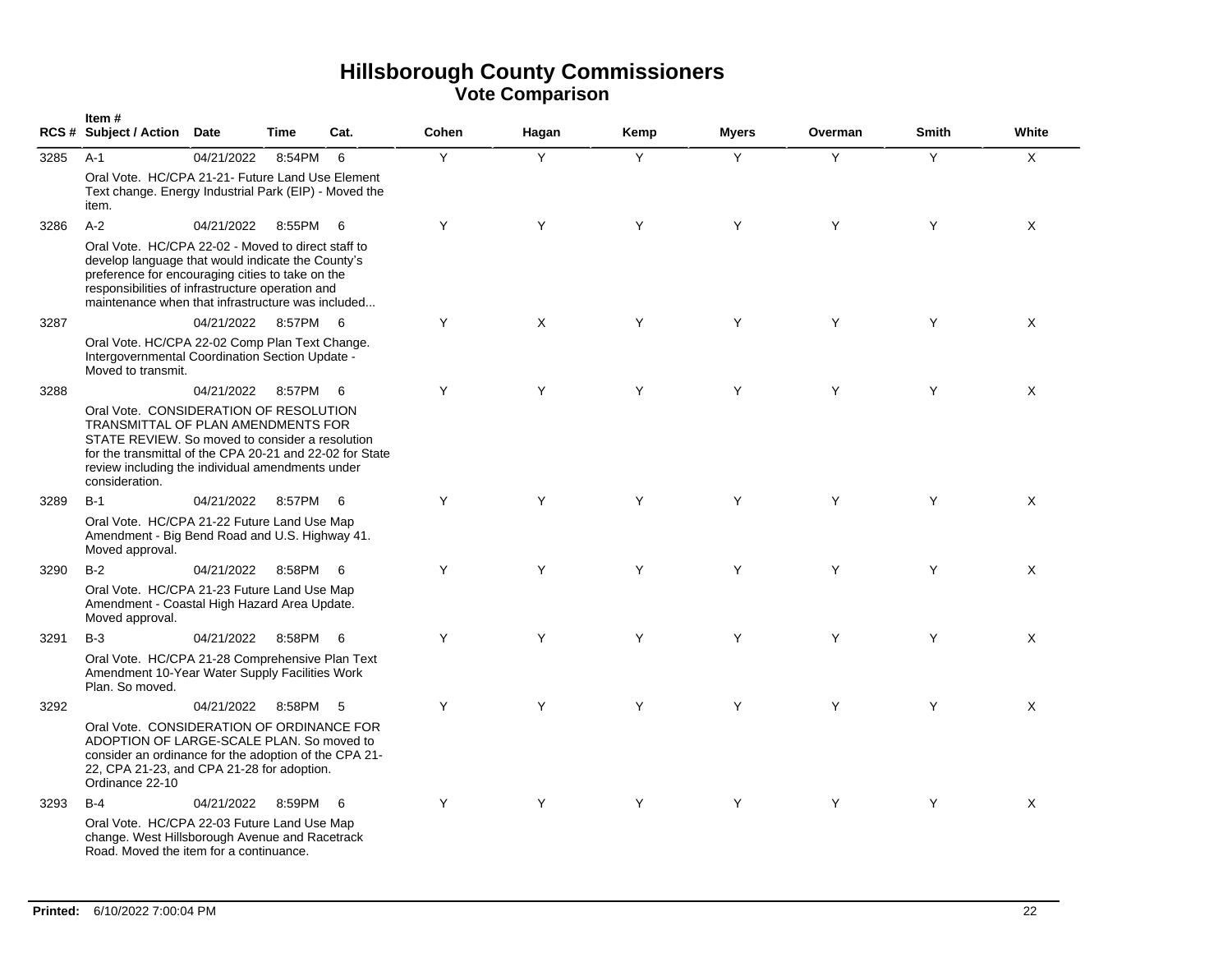|      | Item #<br><b>RCS # Subject / Action</b>                                                                                 | <b>Date</b> | Time     | Cat. | Cohen | Hagan | Kemp | Myers | Overman | <b>Smith</b> | White             |
|------|-------------------------------------------------------------------------------------------------------------------------|-------------|----------|------|-------|-------|------|-------|---------|--------------|-------------------|
| 3294 | $B-5$                                                                                                                   | 04/21/2022  | 8:59PM   | -6   |       |       |      |       |         |              | $\checkmark$<br>v |
|      | Oral Vote. HC/CPA 22-04 Future Land Use Map<br>change. Causeway Boulevard and South 90th Street.<br>Moved for approval. |             |          |      |       |       |      |       |         |              |                   |
| 3295 | B-6                                                                                                                     | 04/21/2022  | 9:00PM 6 |      |       | X     | Υ    | Y     | Υ       |              | X                 |
|      | Oral Vote. HC/CPA 22-05 Future Land Use Map<br>change. Morris Bridge Road and 127th Avenue. Moved<br>for approval.      |             |          |      |       |       |      |       |         |              |                   |
| 3296 |                                                                                                                         | 04/21/2022  | 9:00PM   | 5    | Υ     | X     | Υ    | Υ     | Υ       |              | X                 |
|      | Oral Vote. CONSIDERATION OF ORDINANCE FOR<br>ADOPTION OF SMALL-SCALE PLAN. Moved for<br>approval. Ordinance 22-11       |             |          |      |       |       |      |       |         |              |                   |

**End of April**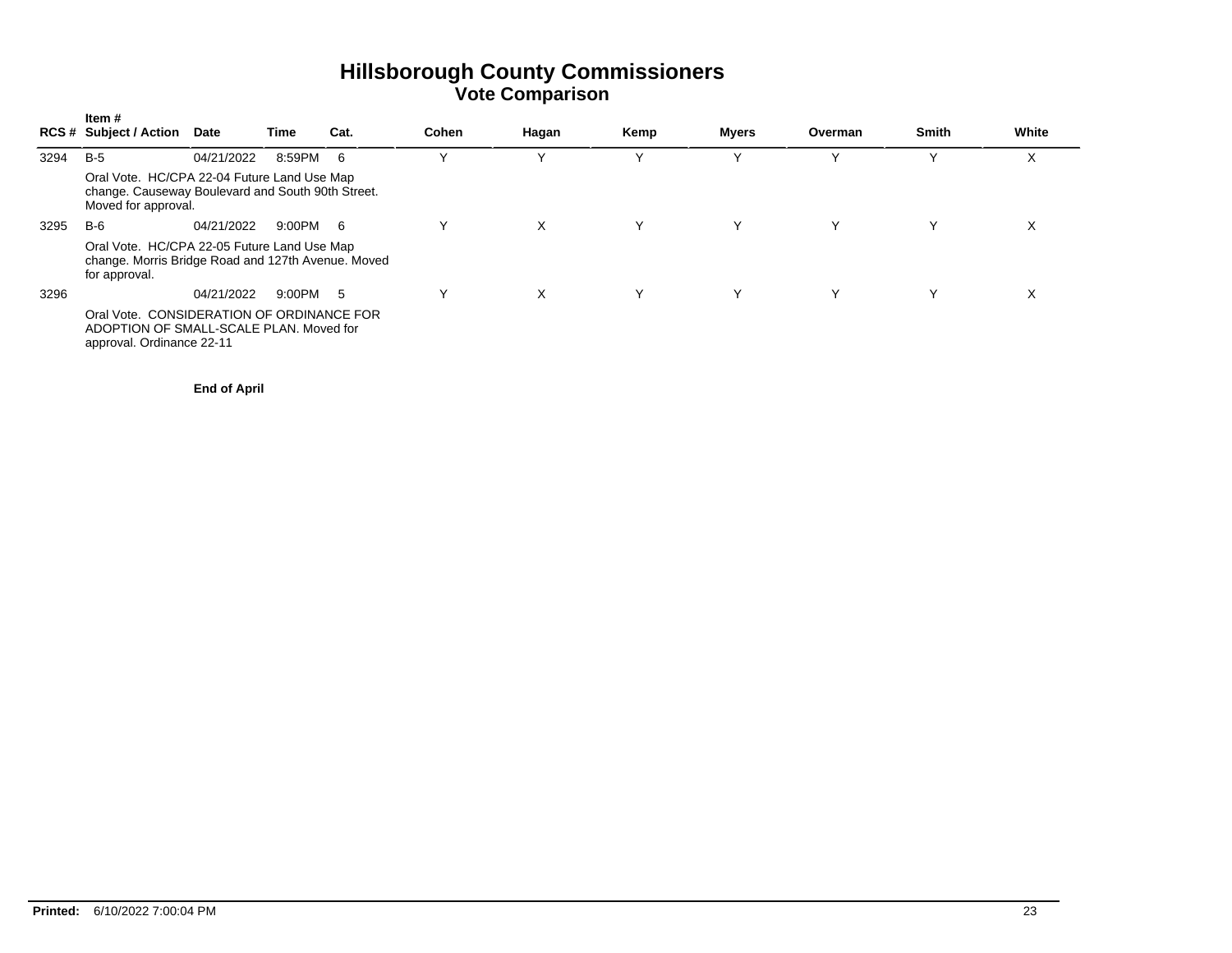|      | Item#<br>RCS# Subject / Action Date                                                                                                                                                                                                                              |                      | Time   | Cat.                     | Cohen | Hagan     | Kemp | <b>Myers</b> | Overman | <b>Smith</b> | White |
|------|------------------------------------------------------------------------------------------------------------------------------------------------------------------------------------------------------------------------------------------------------------------|----------------------|--------|--------------------------|-------|-----------|------|--------------|---------|--------------|-------|
| 3297 |                                                                                                                                                                                                                                                                  | 05/04/2022           | 9:09AM | $\Omega$                 | Y     | Y         | Y    | Y            | Y       | X            | Y     |
|      | So moved to entertain a motion to waive Rule 4 of the<br>Board's Rules of Order to continue the current seating<br>configuration until the dais renovations were complete.                                                                                       |                      |        |                          |       |           |      |              |         |              |       |
| 3298 |                                                                                                                                                                                                                                                                  | 05/04/2022           | 9:34AM | $\overline{0}$           | Y     | Y         | Y    | Y            | Y       | Y            | Y     |
|      | Approval of Changes to the Agenda. Moved approval.                                                                                                                                                                                                               |                      |        |                          |       |           |      |              |         |              |       |
| 3299 | $A-7$                                                                                                                                                                                                                                                            | 05/04/2022           | 9:53AM | $\overline{\phantom{0}}$ | Y     | ${\sf N}$ | Y    | Y            | Y       | Y            | Ν     |
|      | Approve a resolution in the form presented calling an<br>election on August 23, 2022 for a referendum of the<br>School Board of Hillsborough CountyMoved to<br>approve the item as the item stood.                                                               |                      |        |                          |       |           |      |              |         |              |       |
| 3300 | $A-13$                                                                                                                                                                                                                                                           | 05/04/2022 10:00AM   |        | $\overline{0}$           | Y     | Y         | Y    | Y            | Y       | Y            | Y     |
|      | Approve the proposed 2022 Federal Legislative<br>Program. The costs associated with the legislative<br>program are limited to the staff and contracted<br>lobbyistMove the item before the Board.                                                                |                      |        |                          |       |           |      |              |         |              |       |
| 3301 |                                                                                                                                                                                                                                                                  | 05/04/2022 10:02AM   |        | $\overline{0}$           | Y     | Y         | Y    | Y            | Y       | Y            | Y     |
|      | Approval of Consent Agenda. Moved for approval.                                                                                                                                                                                                                  |                      |        |                          |       |           |      |              |         |              |       |
| 3302 | $D-1$                                                                                                                                                                                                                                                            | 05/04/2022 10:04AM 0 |        |                          | Y     | Y         | Y    | Y            | Y       | Y            | Y     |
|      | Adopt a Resolution approving the List of Real Property<br>Inventory Appropriate for Affordable Housing pursuant<br>to Section 125.379, Florida Statutes and authorize the<br>acceptance of 24 additional properties into the capital<br>assetMoved for approval. |                      |        |                          |       |           |      |              |         |              |       |
| 3303 | $B-1$                                                                                                                                                                                                                                                            | 05/04/2022 10:05AM   |        | $\Omega$                 | Y     | Y         | Y    | Y            | Y       | Y            | Y     |
|      | Approve the staff recommendation to select the HNTB<br>Corporation (HNTB) and negotiate a Work Order to<br>provide support for the Transportation Community<br>Engagement. Moved approval.                                                                       |                      |        |                          |       |           |      |              |         |              |       |
| 3304 | $F-1$                                                                                                                                                                                                                                                            | 05/04/2022 10:11AM   |        | $\overline{0}$           | Y     | Y         | Y    | Y            | Y       | N            | Y     |
|      | BOCC Appointments, Land Use Hearing Officer.<br>Moved to adopt staff's recommendation as indicated in<br>the background material memo.                                                                                                                           |                      |        |                          |       |           |      |              |         |              |       |
| 3305 |                                                                                                                                                                                                                                                                  | 05/04/2022 10:13AM   |        | $\overline{0}$           | Y     | Y         | Y    | Y            | Y       | Y            | Y     |
|      | Moved to reconsider Item B-1.                                                                                                                                                                                                                                    |                      |        |                          |       |           |      |              |         |              |       |
| 3306 | $B-1$                                                                                                                                                                                                                                                            | 05/04/2022 10:13AM   |        | $\overline{0}$           | Y     | Y         | Y    | Y            | Y       | Y            | N     |
|      | Approve the staff recommendation to select the HNTB<br>Corporation (HNTB) and negotiate a Work Order to<br>provide support for the Transportation Community<br>Engagement. Moved approval.                                                                       |                      |        |                          |       |           |      |              |         |              |       |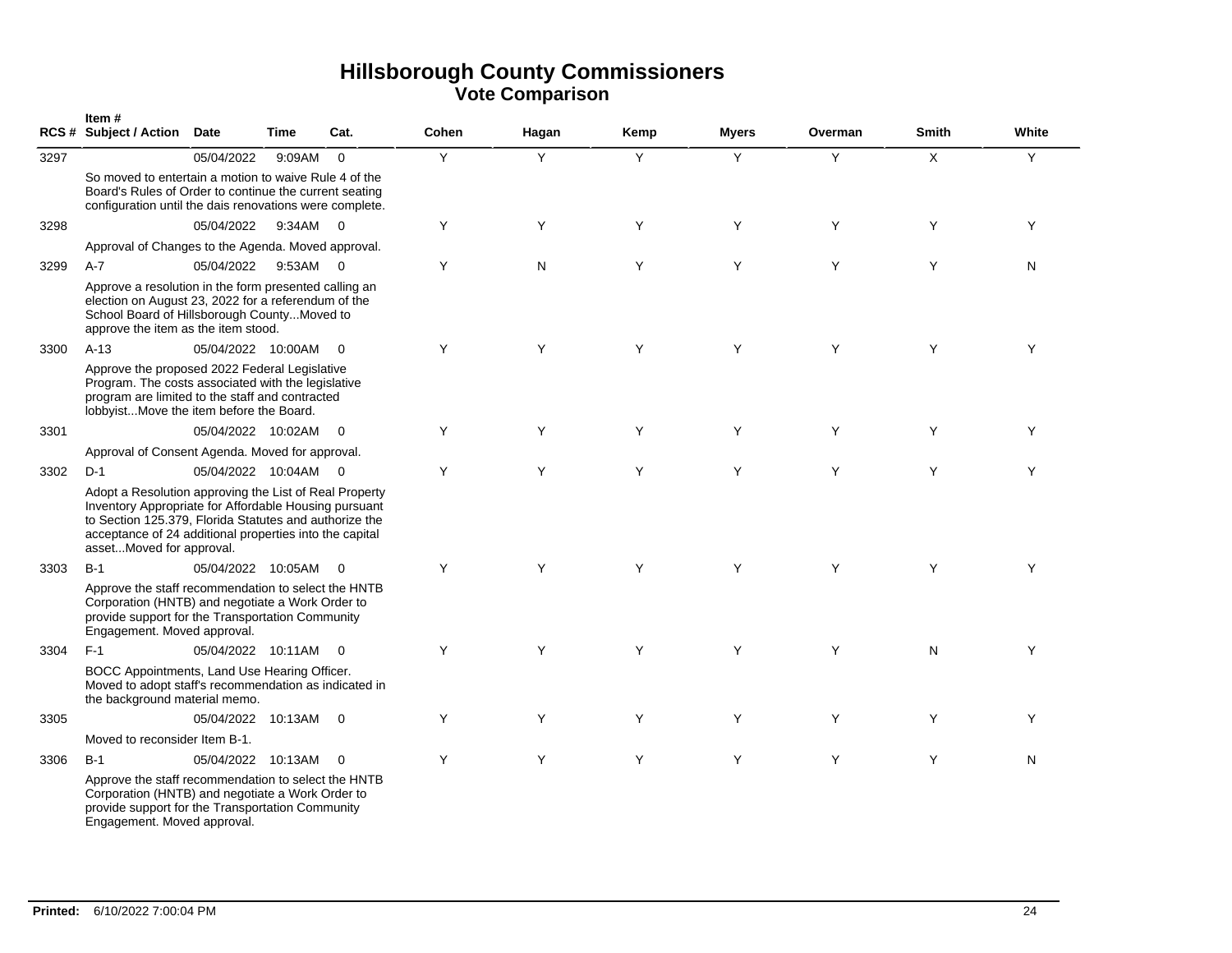|      | Item#<br>RCS # Subject / Action Date                                                                                                                                                                                                             |                    | Time   | Cat.           | Cohen | Hagan | Kemp | <b>Myers</b> | Overman      | <b>Smith</b> | White |  |
|------|--------------------------------------------------------------------------------------------------------------------------------------------------------------------------------------------------------------------------------------------------|--------------------|--------|----------------|-------|-------|------|--------------|--------------|--------------|-------|--|
| 3307 | $G-1$                                                                                                                                                                                                                                            | 05/04/2022 10:59AM |        | $\mathbf 0$    | Y     | Y     | Y    | Y            | Y            | Y            | Y     |  |
|      | Receive a report from the Management and Budget<br>Department regarding Summary of American Rescue<br>Plan. Moved to accept the report.                                                                                                          |                    |        |                |       |       |      |              |              |              |       |  |
| 3308 | $B-2$                                                                                                                                                                                                                                            | 05/04/2022 11:06AM |        | $\overline{0}$ | Y     | Y     | Y    | Y            | $\mathsf{N}$ | Y            | Y     |  |
|      | Approve the funding of two new capital projects for<br>sidewalk repair with American Rescue Plan Act<br>(ARPA) - Coronavirus State and Local Fiscal Recovery<br>Funds ("ARP funds") in the amount of \$20,000,000<br>Moved approval of the item. |                    |        |                |       |       |      |              |              |              |       |  |
| 3309 |                                                                                                                                                                                                                                                  | 05/10/2022         | 9:05AM | $\Omega$       | Y     | Y     | Y    | Y            | Y            | Y            | Y     |  |
|      | Approval of changes to the agenda. Moved the<br>changes.                                                                                                                                                                                         |                    |        |                |       |       |      |              |              |              |       |  |
| 3310 |                                                                                                                                                                                                                                                  | 05/10/2022         | 9:06AM | - 9            | Y     | Y     | Y    | Y            | Y            | Y            | Y     |  |
|      | Approval of Consent Agenda. So moved.                                                                                                                                                                                                            |                    |        |                |       |       |      |              |              |              |       |  |
| 3311 | $E-1$                                                                                                                                                                                                                                            | 05/10/2022         | 9:31AM | 9              | Y     | Y     | Y    | Y            | Y            | Y            | Y     |  |
|      | PRS 22-0611 - Jorge Lopez - 6925 21st Ave. Moved<br>approval.                                                                                                                                                                                    |                    |        |                |       |       |      |              |              |              |       |  |
| 3312 | $E-2$                                                                                                                                                                                                                                            | 05/10/2022 10:12AM |        | - 9            | N     | N     | Y    | N            | N            | Y            | N     |  |
|      | PRS 22-0618 - Lennar Homes, LLC - 2702 Wilson Cir.<br>Moved a substitue motion to deny.                                                                                                                                                          |                    |        |                |       |       |      |              |              |              |       |  |
| 3313 | $E-2$                                                                                                                                                                                                                                            | 05/10/2022 10:13AM |        | - 9            | Y     | Y     | Y    | Y            | Y            | X            | Y     |  |
|      | PRS 22-0618 - Lennar Homes, LLC - 2702 Wilson Cir.<br>Moved approval.                                                                                                                                                                            |                    |        |                |       |       |      |              |              |              |       |  |
| 3314 | $E-3$                                                                                                                                                                                                                                            | 05/10/2022 10:16AM |        | -9             | Y     | Χ     | Y    | Y            | Y            | Y            | Y     |  |
|      | PRS 22-0619 - Hillsborough County School Board - SE<br>Corner of Lori Dixon Rd & N US HWY 41. So moved.                                                                                                                                          |                    |        |                |       |       |      |              |              |              |       |  |
| 3315 | $F-1$                                                                                                                                                                                                                                            | 05/10/2022 10:57AM |        | - 9            | N     | Y     | Y    | N            | X            | Y            | Y     |  |
|      | RZ-PD 21-0962 - Stephen J. Dibbs - 3408 Hoedt Rd.<br>Moved denial.                                                                                                                                                                               |                    |        |                |       |       |      |              |              |              |       |  |
| 3316 | $F-2$                                                                                                                                                                                                                                            | 05/10/2022 11:03AM |        | - 9            | Y     | Y     | Y    | Y            | X            | Y            | Υ     |  |
|      | RZ-STD 22-0076 - The Parma Group LLC/Jeff<br>Sizemore - NE Corner of Turkey Creek Rd & W<br>Keysville Rd. Moved approval.                                                                                                                        |                    |        |                |       |       |      |              |              |              |       |  |
| 3317 | $F-4$                                                                                                                                                                                                                                            | 05/10/2022 11:10AM |        | - 9            | Y     | Y     | Y    | Y            | X            | Y            | Y     |  |
|      | MM 22-0208 - Spencer Farm, Inc - W Side of Simmons<br>Loop & Simmons Ranch Ct Intersection. Moved<br>approval.                                                                                                                                   |                    |        |                |       |       |      |              |              |              |       |  |
| 3318 | $F-5$                                                                                                                                                                                                                                            | 05/10/2022 11:17AM |        | - 9            | Y     | Y     | Y    | Y            | X            | Y            | Y     |  |
|      | RZ-PD 22-0237 - Malouf Family Partners, LLLP - E<br>Side of N Ola Ave & Capitol Dr Intersection. Moved<br>approval.                                                                                                                              |                    |        |                |       |       |      |              |              |              |       |  |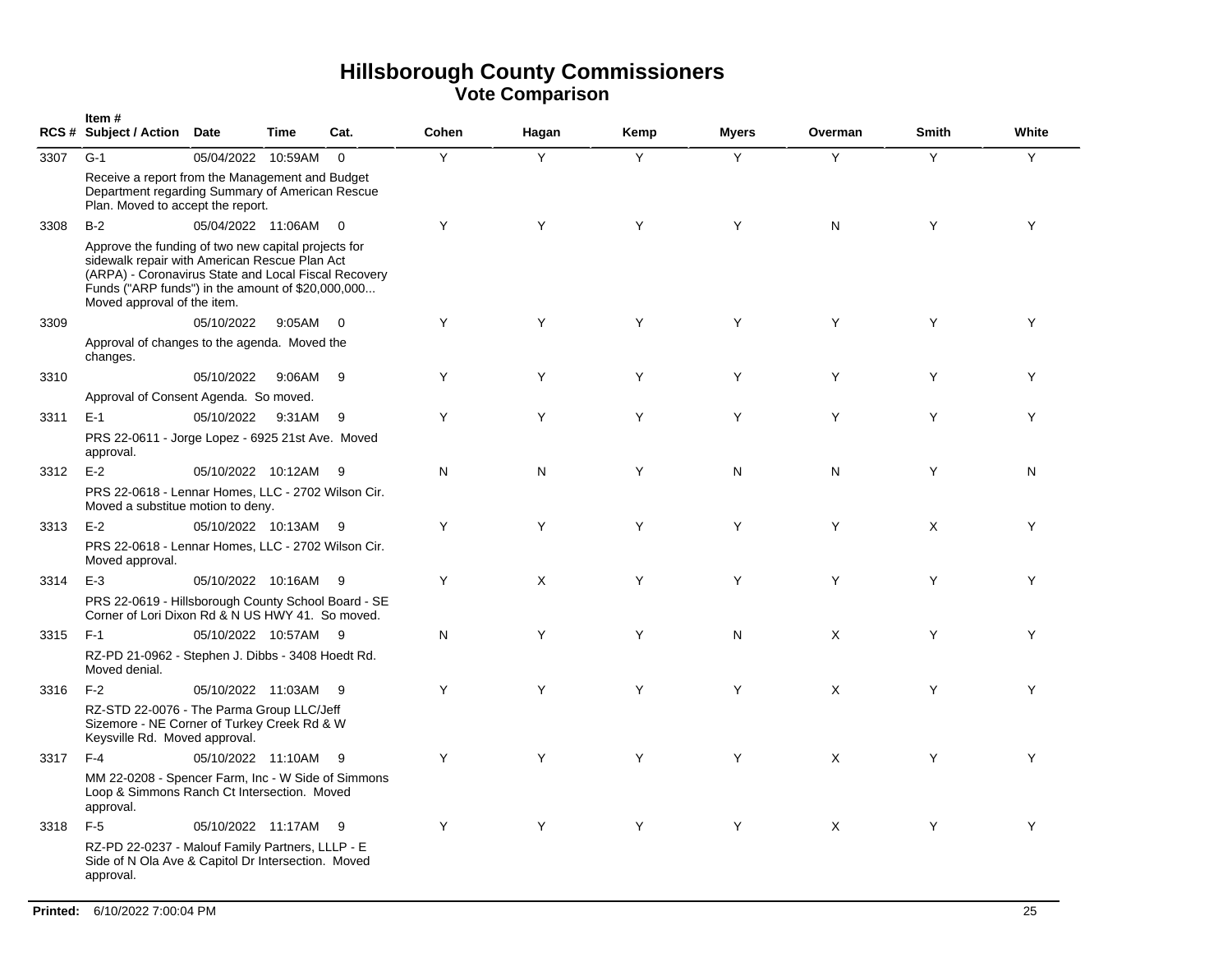|      | Item#<br><b>RCS # Subject / Action</b>                                                                                                                                                                                                                                 | Date               | Time   | Cat.                     | Cohen | Hagan | Kemp | <b>Myers</b> | Overman | <b>Smith</b> | White |
|------|------------------------------------------------------------------------------------------------------------------------------------------------------------------------------------------------------------------------------------------------------------------------|--------------------|--------|--------------------------|-------|-------|------|--------------|---------|--------------|-------|
| 3319 | $F-6$                                                                                                                                                                                                                                                                  | 05/10/2022 11:22AM |        | 9                        | Y     | Y     | Y    | Y            | X       | Y            | Y     |
|      | RZ-STD 22-0427 - Bricklemyer Law Group, P.L - 1702<br>Sparkman Rd. Moved approval.                                                                                                                                                                                     |                    |        |                          |       |       |      |              |         |              |       |
| 3320 | $F-7$                                                                                                                                                                                                                                                                  | 05/10/2022 11:27AM |        | - 9                      | Y     | Y     | Y    | Y            | X       | Y            | Y     |
|      | RZ-STD 22-0462 - Pro Star Multi Services LLC - W<br>Side of Jefferson Rd & 1180ft S of E Fowler Ave.<br>Moved approval.                                                                                                                                                |                    |        |                          |       |       |      |              |         |              |       |
| 3321 |                                                                                                                                                                                                                                                                        | 05/10/2022 11:36AM |        | - 9                      | Y     | Y     | Y    | Y            | X       | Y            | Y     |
|      | PRS 22-0153 - Constance D. Silver, PE, LEED AP -<br>1112 SW 10th St. Moved approval.                                                                                                                                                                                   |                    |        |                          |       |       |      |              |         |              |       |
| 3322 |                                                                                                                                                                                                                                                                        | 05/10/2022         | 2:07PM | - 9                      | Y     | Y     | Y    | Y            | X       | Y            | Y     |
|      | Oral Vote. Public Hearing - Vacating Petition V22-<br>0003, a Petition by West Lake, LLC and Maritza and<br>Gary Pippin To vacate portions of unimproved platted<br>public right-of-way, in Wimauma. Adopt a Resolution<br>vacating portions of unimproved So moved    |                    |        |                          |       |       |      |              |         |              |       |
| 3323 | $1 - 1$                                                                                                                                                                                                                                                                | 05/10/2022         | 2:08PM | $\overline{\phantom{0}}$ | Y     | Y     | Y    | Y            | X       | Y            | Y     |
|      | Oral Vote. Evaluation and Appraisal Notification Letter<br>to Department of Economic Opportunity. Moved<br>approval of the letter.                                                                                                                                     |                    |        |                          |       |       |      |              |         |              |       |
| 3324 |                                                                                                                                                                                                                                                                        | 05/18/2022         | 9:21AM | $\overline{0}$           | Y     | Y     | X    | Y            | Y       | Y            | Y     |
|      | Oral Vote. Changes. Moved the changes.                                                                                                                                                                                                                                 |                    |        |                          |       |       |      |              |         |              |       |
| 3325 |                                                                                                                                                                                                                                                                        | 05/18/2022 11:47AM |        | $\overline{0}$           | Y     | Υ     | X    | Υ            | Y       | Y            | Y     |
|      | Oral Vote. Consent. Moved to approve.                                                                                                                                                                                                                                  |                    |        |                          |       |       |      |              |         |              |       |
| 3326 | $B-1$                                                                                                                                                                                                                                                                  | 05/18/2022 11:48AM |        | $\overline{0}$           | Y     | Y     | X    | Y            | Y       | Y            | Y     |
|      | Oral Vote. Adopt a Resolution approving the issuance<br>by the Housing Finance Authority of Hillsborough<br>County of its Multi-Family Housing Revenue Bond<br>Moved the item.                                                                                         |                    |        |                          |       |       |      |              |         |              |       |
| 3327 | $F-2$                                                                                                                                                                                                                                                                  | 05/18/2022 11:48AM |        | $\overline{0}$           | Y     | Y     | X    | Y            | Y       | Y            | Y     |
|      | Oral Vote. Moved the Code Enforcement Department<br>along with the Boards County Attorney's Office review<br>the current policies and procedures and report back<br>with any recommendations that Code Enforcement<br>Department and the County Attorney's Office feel |                    |        |                          |       |       |      |              |         |              |       |
| 3328 | $G-1$                                                                                                                                                                                                                                                                  | 05/18/2022 11:48AM |        | $\overline{0}$           | Y     | Y     | Y    | Y            | Y       | Y            | Y     |
|      | Oral Vote. Receive the Community Service Block Grant<br>report from the Community Action Board and Social<br>Services. So moved to receive the report.                                                                                                                 |                    |        |                          |       |       |      |              |         |              |       |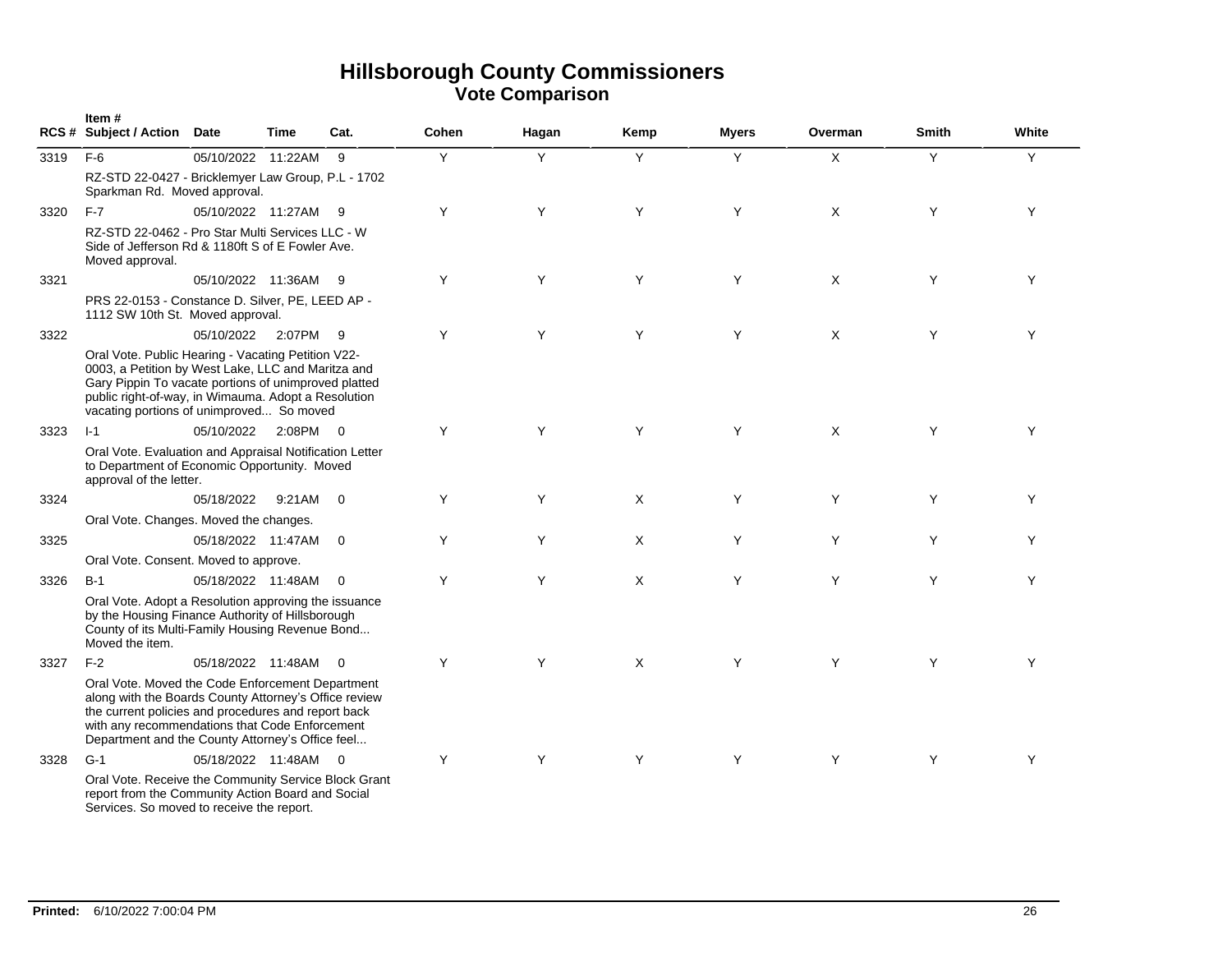|      | Item#<br><b>RCS # Subject / Action</b>                                                                                                                                                                                                                                  | <b>Date</b>        | <b>Time</b> | Cat.                    | Cohen | Hagan | Kemp     | <b>Myers</b> | Overman      | <b>Smith</b> | White |
|------|-------------------------------------------------------------------------------------------------------------------------------------------------------------------------------------------------------------------------------------------------------------------------|--------------------|-------------|-------------------------|-------|-------|----------|--------------|--------------|--------------|-------|
| 3329 | $F-1$                                                                                                                                                                                                                                                                   | 05/18/2022 11:48AM |             | $\Omega$                | Y     | Y     | Y        | Y            | Y            | Y            | Y     |
|      | Oral Vote. Moved toto include the Board get a report<br>back in 60 to 90 days about the progress and also to<br>indicate that the Board wanted to send the letter so the<br>Board members would have the letter in time for the<br>June 2022 meeting.                   |                    |             |                         |       |       |          |              |              |              |       |
| 3330 | $E-1$                                                                                                                                                                                                                                                                   | 05/18/2022 11:49AM |             | $\overline{0}$          | Y     | Y     | Y        | Y            | Y            | Y            | Y     |
|      | Oral Vote. Receive an appearance by Eric Corliss,<br>American Red Cross Regional CEO, and Dr. Ken<br>Guidera, Board Member and Community Volunteer<br>Liaison, regarding Hurricane Season: Preparedness w/<br>American Red Cross of Tampa Bay. So moved.                |                    |             |                         |       |       |          |              |              |              |       |
| 3331 | $F-4$                                                                                                                                                                                                                                                                   | 05/18/2022 11:49AM |             | $\overline{0}$          | Y     | Y     | Y        | Y            | Y            | Y            | Y     |
|      | Oral Vote. Request Board approval of the Wade Boggs<br>Athletic Achievement Award Selection Committee's<br>recommendations for the Board to award its 2022<br>Wade Boggs Athletic Achievement Award to Caden<br>McDonald of Sickles High School, & to give So<br>moved. |                    |             |                         |       |       |          |              |              |              |       |
| 3332 | $F-5$                                                                                                                                                                                                                                                                   | 05/18/2022 11:50AM |             | $\overline{\mathbf{0}}$ | N     | Y     | Y        | N            | $\mathsf{N}$ | Y            | N     |
|      | Oral Vote. Moved to direct the County Attorney's Office<br>to draft an amendment to the term limit provision of the<br>Hillsborough County Charter that would close the<br>current loophole that allows a Commissioner's term in<br>office to be extended beyond the    |                    |             |                         |       |       |          |              |              |              |       |
| 3333 |                                                                                                                                                                                                                                                                         | 05/19/2022         | 2:22PM      | $\overline{2}$          | Y     | Y     | X        | Y            | Y            | Y            | Υ     |
|      | Oral Vote. EPC Meeting Approval of Consent Agenda.<br>So moved.                                                                                                                                                                                                         |                    |             |                         |       |       |          |              |              |              |       |
| 3334 |                                                                                                                                                                                                                                                                         | 05/19/2022         | 2:22PM      | $\overline{2}$          | Y     | Y     | X        | Y            | Y            | Y            | Y     |
|      | Oral Vote. EPC Meeting Conduct a public hearing and<br>adopt amendments to Chapter 1-11, Basis of Review -<br>Chapter V and Chapter 1-6, Rules of the EPC. Moved<br>for approval.                                                                                       |                    |             |                         |       |       |          |              |              |              |       |
| 3335 | $A-1$                                                                                                                                                                                                                                                                   | 05/19/2022         | 6:00PM      | - 6                     | Y     | Y     | $\times$ | Y            | Y            | Y            | Y     |
|      | Oral Vote. LDC 22-0515 - Adult Care Facilities - The<br>purpose of this proposed amendment is to eliminate<br>certain size restrictions for Adult Care Facilities located<br>in non-residential zoning districts. The amendment will<br>also clarify Moved the item.    |                    |             |                         |       |       |          |              |              |              |       |
| 3336 | $A-2$                                                                                                                                                                                                                                                                   | 05/19/2022         | 6:00PM      | - 6                     | Y     | Y     | X        | Y            | Y            | Y            | Y     |
|      | Oral Vote. LDC 22-0516 - Appeals-Conduct of Hearing<br>- The purpose of this proposed amendment is to<br>expand the representation requirement for appeals of<br>decisions of the Administrator and Land Use Hearing<br>Officer. Moved the item.                        |                    |             |                         |       |       |          |              |              |              |       |